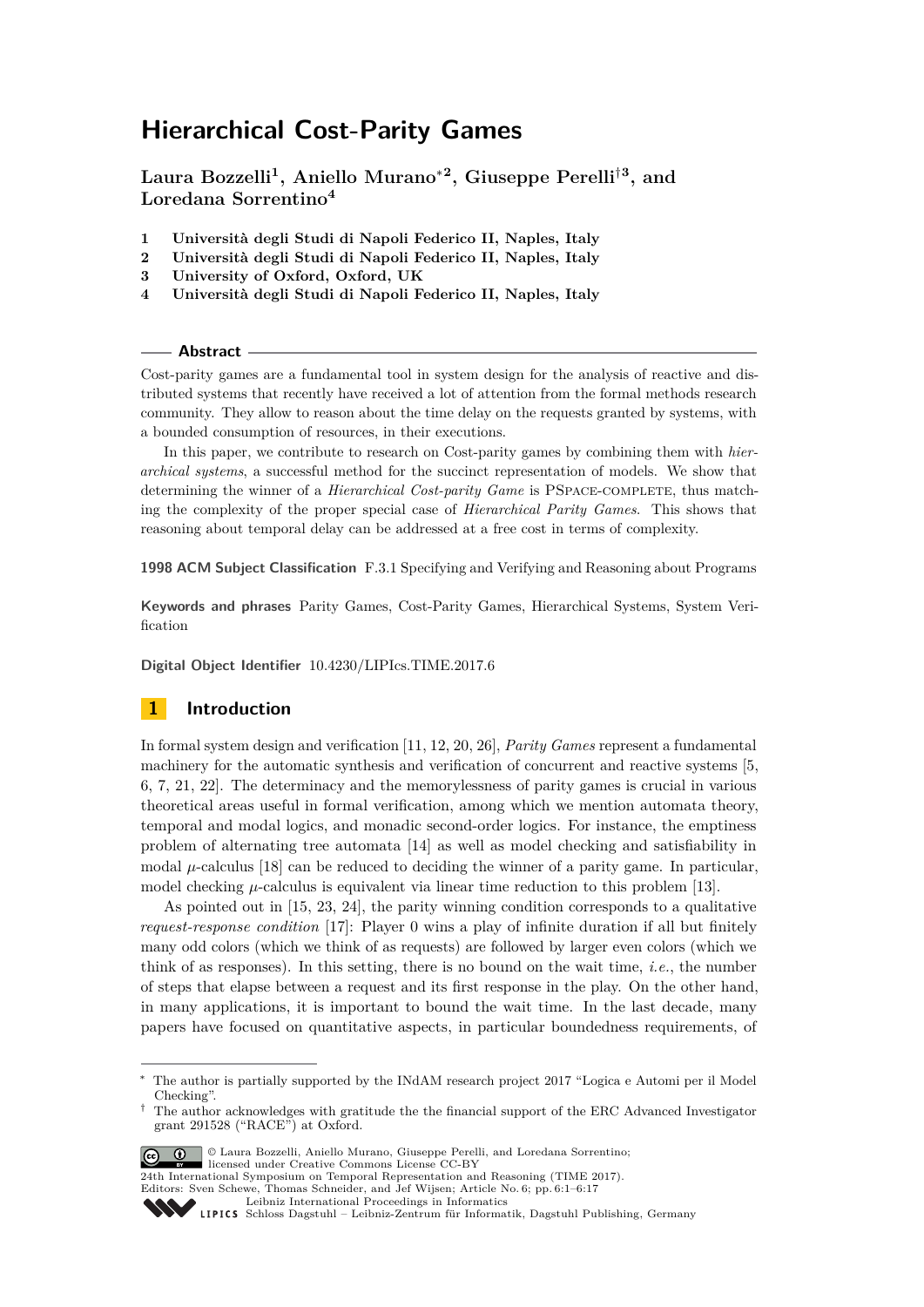# **6:2 Hierarchical Cost-Parity Games**

formal verification  $[1, 19, 10]$  $[1, 19, 10]$  $[1, 19, 10]$  $[1, 19, 10]$  $[1, 19, 10]$ , including parity games  $[10, 15, 23, 24]$  $[10, 15, 23, 24]$  $[10, 15, 23, 24]$  $[10, 15, 23, 24]$  $[10, 15, 23, 24]$  $[10, 15, 23, 24]$  $[10, 15, 23, 24]$ . In  $[19]$ , the authors introduce Prompt LTL, an extension of standard LTL [\[25\]](#page-16-12) with the prompt-eventually operator  $F_p$ : a finite system satisfies a Prompt LTL formula  $\varphi$  iff there is a bound on the wait time for all the prompt-eventually subformulas of  $\varphi$  in all the computations of the system. The automata-theoretic counterpart of the  $F_p$  operator has been investigated in [\[1\]](#page-15-6). Parity games extended with promptness requirements, the so-called finitary parity games, have been studied in [\[10\]](#page-15-7). The finitary parity condition [\[10\]](#page-15-7) extends the parity condition by additionally requiring the existence (along the given play) of a bound *k* such that almost every odd color is answered within at most *k* steps. Surprisingly, finitary parity games are solvable in polynomial time, and thus simpler than parity games (according to the state-of-the-art). A meaningful generalization of finitary games is represented by the class of parity games with costs [\[15\]](#page-16-6) (in the following, referred as cost-parity games). In such games, transitions are labeled by non-negative integers (costs). The cost of traversing a transition can be used to model resource consumption. The goal of Player 0 consists then in ensuring the underlying parity condition by using bounded resources: a play is winning for Player 0 if there is a bound *k* such that almost every odd color is followed by a larger even color that is reached with cost at most *k*. On the other hand, Player 1's goal is to exhaust the resources by making the cost unbounded. Note that Player 1's objective is not an *ω*-regular property, and in general, Player 1 needs infinite memory to win such games. However, cost-parity games enjoy some nice properties: Player 0 has memoryless winning strategies and determining the winner lies in NP ∩ coNP. This upper bound has been recently improved to UP ∩ coUP in [\[24\]](#page-16-8), proving thus that the increased expressiveness with respect to parity conditions comes at a free cost in terms of complexity.

In the recent years, many other quantitative extensions of parity games have been introduced. Among them we would like to mention Mean-Payoff Parity Games [\[9\]](#page-15-8), whose winning condition is a combination of a parity and a mean-payoff objective, and Energy Parity Games [\[8\]](#page-15-9). These last ones are played over weighted arenas, and the winning condition extends the parity condition by additionally requiring that the sum of the weights along a play (interpreted as level of energy, or resource usage) remains always positive.

A well-known issue in formal verification is that the translation of a high-level description of a system into a formal model, typically given by a finite-state machine (FSM), often involves an exponential blow-up in the size of the FSM, thus affecting the efficiency of the analysis procedures both in theory and practice. Several sources of this blow-up have been identified in the literature. A well-studied one is the ability of components in the system to work in parallel and communicating with each other, possibly using variables. The impact of the concurrent setting on analysis problems is well-known: it costs an exponential, leading to the so called state-explosion problem. Another source of the blow-up in the translation of systems into FSMs is that in high-level sequential programming, one can specify components only once and then can reuse them in different contexts, leading to modularity and succinct system representation. A smart way to represent such modularity is by means of *hierarchical FSM*, where some of the states of the FSM are boxes (superstates) which correspond to nested FSMs (the reused components). The naive approach to model checking such systems is to 'flatten' them by repeatedly substituting references to substructures with copies of them. This results in a flat FSM whose size is exponential in the nesting depth of the hierarchical system. However, differently from the concurrent setting, a wiser approach avoiding flattening, for the case of model checking against temporal logics like LTL, CTL and the more expressive modal  $\mu$ -calculus, is beneficial in terms of complexity [\[3,](#page-15-10) [4,](#page-15-11) [5,](#page-15-2) [16\]](#page-16-13). Parity games have also been investigated under the hierarchical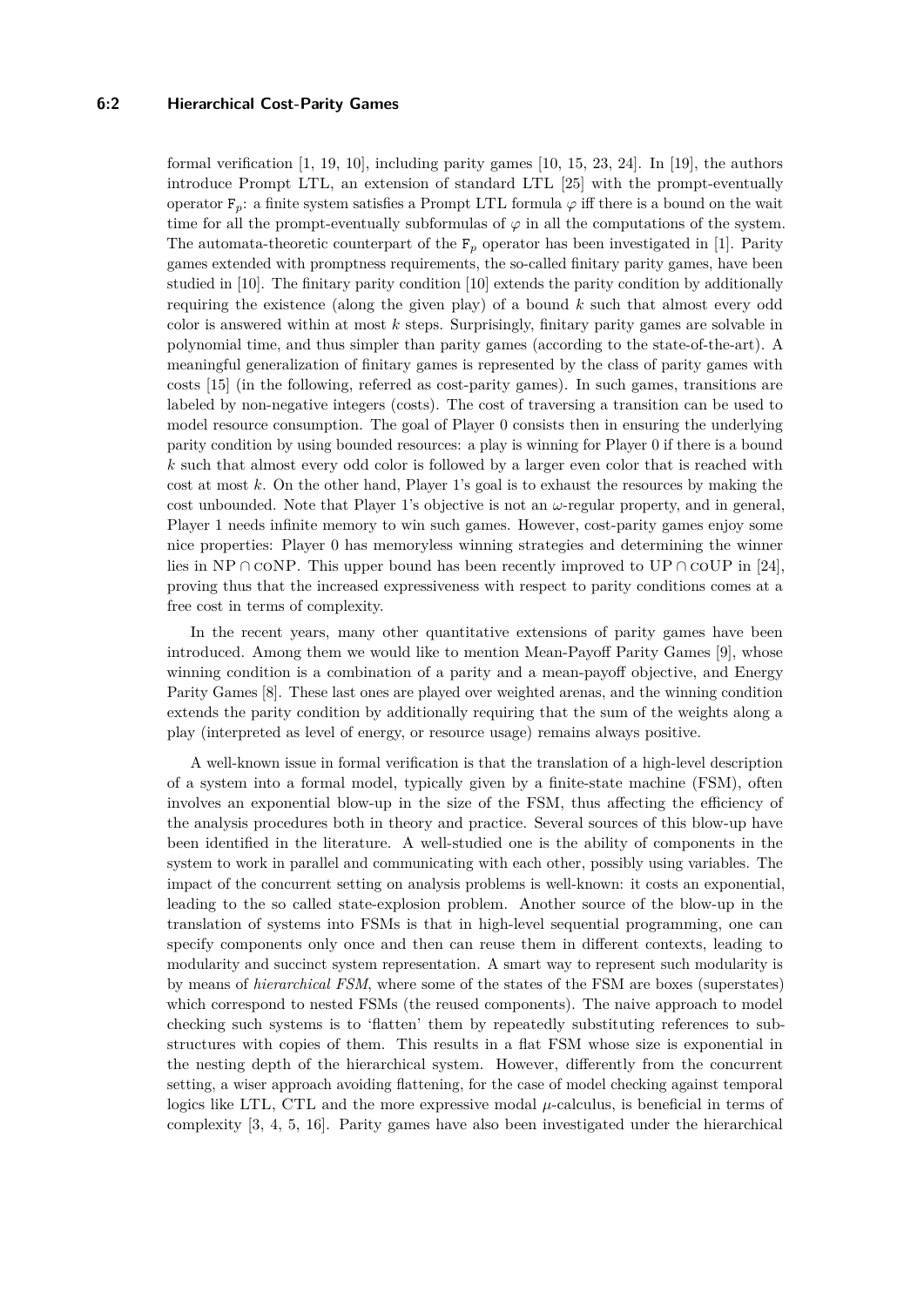setting. In [\[5\]](#page-15-2), Aminof et al. prove that deciding the winner in a *Hierarchical Parity Game* (*HPG*) is a Pspace-complete problem. The technique used in [\[5\]](#page-15-2) is based on the observation that even though a sub-arena may appear in different contexts, it is possible to extract information about the sub-arena that is independent of the context in which it appears.

In this paper, we further investigate the power of hierarchical representation by introducing and studying *Cost-parity Games over Hierarchical Systems* (*HCPG*). As main result, we establish that the problem of solving *HCPG* is Pspace-complete, which matches the complexity of the proper special case of hierarchical parity games (*HPG*). The proposed approach for solving the considered problem generalizes in a non-trivial and sophisticated manner the one exploited in [\[5\]](#page-15-2) for solving *HPG*, and is based on the notion of summary function for a memoryless strategy  $\sigma$  of Player 0 in a given sub-arena. Such a function records in a finite and efficient way the overall behavior of all the finite plays of  $\sigma$  leading to exit states of the sub-arena with respect to requests and responses, by finitely abstracting the set of associated costs and delays. The algorithm for solving *HCPG* then solves a sequence of flat cost-parity games obtained by replacing sub-arenas by simple gadgets (depending only on the set of colors and exit states of the sub-arena) that implement the summary functions.

The sequel of the paper is structured as follows. In Section [2,](#page-2-0) we first recall the framework of cost-parity games. Then, we introduce hierarchical cost-parity games and describe our solution approach in Section [3.](#page-5-0) Finally, we give few conclusions and future work directions in Section [4.](#page-15-12) Due to space constraints, some proofs are omitted.

# <span id="page-2-0"></span>**2 Preliminaries**

Let N be the set of natural numbers. For all  $i, j \in \mathbb{N}$ , with  $i \leq j$ ,  $[i, j]$  denotes the set of natural numbers h such that  $i \leq h \leq j$ . We fix a non-empty finite set C of natural numbers of the form  $[0, j]$  for some  $j \in \mathbb{N}$ , which represents the set of colors for the given cost-parity winning condition. We denote by  $C_e$  and  $C_o$  the sets of even and odd colors in  $C$ , respectively. We assume that the maximal color  $j$  in  $C$ , denoted by  $C_o^{max}$ , is odd.

For an alphabet  $\Sigma$ , and a non-empty finite or infinite word *w* over  $\Sigma$ , we denote by  $|w|$ the length of *w* (we set  $|w| = \infty$  if *w* is infinite). Moreover, for all  $i, j \geq 1$ , with  $i \leq j$ ,  $w(i)$ is the *i*-th letter of *w*, while  $w[i, j]$  denotes the finite subword of *w* given by  $w(i) \cdots w(j)$ . and  $w^i$  the prefix of *w* from position *i*, i.e., the word  $w(i)w(i + 1)$ ...

# **2.1 Cost-Parity Games**

We recall the framework of Cost-parity games [\[15\]](#page-16-6) which are two-player turn-based games played on finite graphs equipped with a Cost-parity winning condition. In such a setting, Player 0 wins a play of infinite duration if there is a bound  $\ell \in \mathbb{N}$  such that almost all odd colors (which we think of as requests) are followed by larger even colors (which we think of as responses) that are reached with cost at most  $\ell$ .

A state-transition graph or FSM is a tuple  $\langle S, R, in \rangle$  consisting of a finite set S of states, a transition relation R  $\subseteq$  S  $\times$  S, and an initial state *in*  $\in$  S. For a state *s*  $\in$  S, we write  $R(s) = \{s' \in S \mid (s, s') \in R\}$  for the set of successors of *s*. A path in the FSM is a non-empty finite or infinite word  $\pi$  over S such that  $\pi(i + 1) \in \mathbb{R}(\pi(i))$  for all  $i \in [1, |\pi| - 1]$ .

An *arena* is a tuple  $A = \langle S, S_0, S_1, R, in \rangle$  consisting of an FSM  $\langle S, R, in \rangle$  and a partition  $\{S_0, S_1\}$  of S into the states of Player 0 (drawn as circles) and the states of Player 1 (drawn as rectangles). A play of a game over  $A$  proceeds by moving a token on the states of  $A$ . starting at some state. If the token is placed on a state  $s \in S_0$  (resp.,  $s \in S_1$ ), then the play ends if *s* has no successors (we call such a state a *terminal state*); otherwise, Player 0 (resp.,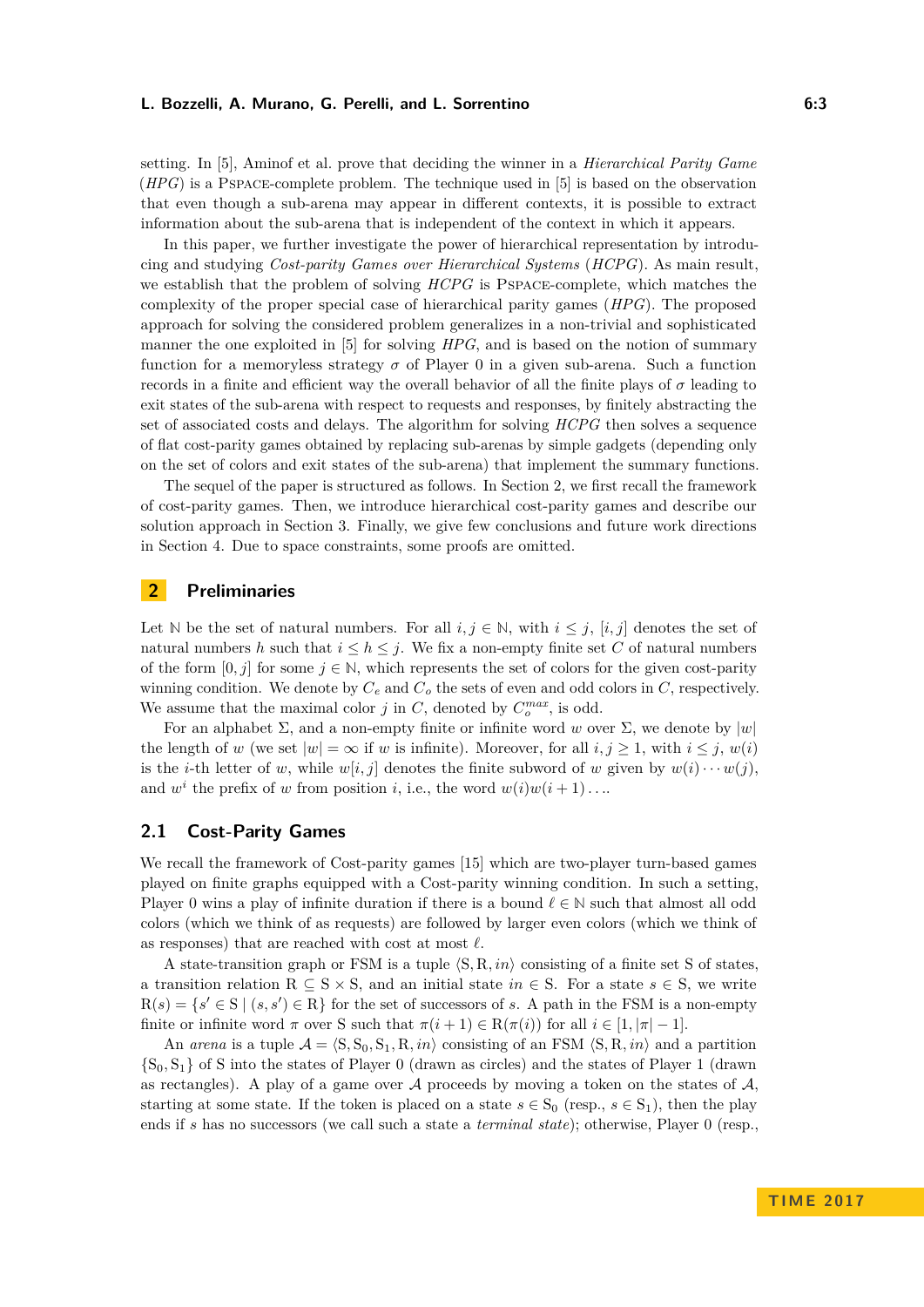#### **6:4 Hierarchical Cost-Parity Games**

Player 1) chooses a successor  $s'$  of  $s$  and moves the token to  $s'$ . Formally, a *play* of  $A$  is a *maximal* path of A, i.e., a path  $\pi$  in the underlying FSM such that either  $\pi$  is infinite, or  $\pi$ is finite and ends at a terminal state.

Let  $p \in \{0,1\}$  and  $S_p^N$  be the set of non-terminal states of Player *p*. A *strategy* for Player *p* is a mapping  $\sigma : S^* \cdot S_p^N \mapsto S$  assigning to each non-empty sequence of states  $w \cdot s \in S^* \cdot S_p^N$ leading to a non-terminal state *s* of Player *p*, a successor of *s*. A play  $\pi$  is consistent with the strategy  $\sigma$  if for all  $k \in [1, |\pi| - 1]$  such that  $\pi(k) \in S_p^N$ , it holds that  $\pi(k+1) = \sigma(\pi[1, k])$ . The strategy  $\sigma$  is *memoryless* if its output does not depend on the whole prefix of the play, but only on the last position, i.e, if for all  $w \cdot s \in S^* \cdot S_p^N$ ,  $\sigma(w \cdot s) = \sigma(s)$ . We can thus represent a memoryless strategy as a mapping  $\sigma : S_p^N \to \tilde{S}$ .

A (zero-sum) game is a pair  $\langle A, W$ in) consisting of an arena  $A = \langle S, S_0, S_1, R, in \rangle$  and a subset Win of infinite plays which are winning for Player 0. An infinite play  $\pi$  is *winning for Player* 1 if it is not winning for Player 0. A *finite* play  $\pi$  is winning for Player *p* if  $\pi$  ends at a state of the opponent Player  $1 - p$ . A strategy  $\sigma$  for Player p is *winning from a state s* if all the plays  $\pi$  starting from *s* which are consistent with the strategy  $\sigma$  are winning for Player  $p$ . In such a case, we say that state *s* is winning for Player *p*. A game is determined if for each state *s*, *s* is winning for one of the players. Note that since for all strategies  $\sigma^0$  and  $\sigma^1$  of Player 0 and Player 1, respectively, there is a unique play starting from *s* which is consistent with both  $\sigma^0$  and  $\sigma^1$ , in (zero-sum) games, a state *s* cannot be winning for both the players. Solving a game consists in checking whether the initial state is winning for Player 0.

#### **Cost-parity winning conditions**

We, now, recall the class of Cost-parity winning conditions. A *Cost-parity arena*  $G =$  $\langle A, \text{Cost}, \Omega \rangle$  over the set *C* of colors consists of an arena  $A = \langle S, S_0, S_1, R, in \rangle$ , a transitionlabeling Cost :  $R \mapsto \{0, 1\}$  (cost function), and a coloring mapping  $\Omega : S \mapsto C$  assigning to each state a color in *C*. Note that according to [\[15\]](#page-16-6), the definition of transition-labelling only allows cost 0 or 1 on a transition. Having arbitrary costs in **N** would not change our results, as we are interested in boundedness questions only. We extend the transition-labeling to a cost function Cost over paths  $\pi$  obtained by counting the number of increment transitions (i.e., 1-labeled transitions) traversed along the path, i.e.,  $Cost(\pi) = \sum_{i=2}^{i=|\pi|} Cost(\pi(i-1), \pi(i))$ . Note that  $Cost(\pi) \in \mathbb{N} \cup \{\infty\}.$ 

The pair  $(Cost, \Omega)$  induces a winning condition for Player 0, where the occurrence of an odd color along a play *π* is interpreted as a *request*, for which there has to be a *response* later on the play by a higher even color. Formally, let  $\pi$  be a finite or infinite path of  $\mathcal{A}$ . A *request*  $in \pi$  is a position *k* along  $\pi$  such that  $\pi(k)$  has *odd* color. For an odd color *c*, a *c*-request in *π* is a request *k* in *π* such that  $\Omega(\pi(k)) = c$ . Moreover, we define  $\text{Ans}(c) = \{c' \in C_e \mid c' \ge c\}$ , i.e., the set of even colors that answers a request of color *c*. For a request  $k$  in  $\pi$ , let  $r_k$  be the smallest position  $k' \geq k$  that answers to request *k*, i.e., such that  $\Omega(\pi(k')) \in \text{Ans}(\Omega(\pi(k)))$ , if such positions  $k'$  exist, and let  $r_k = |\pi|$  otherwise. In the first (resp., second) case, we say that the request *k* is *answered* (resp., *unanswered*) in  $\pi$ . The *delay* of the request *k* in  $\pi$ , denoted by  $dl(\pi, k)$ , then is defined as the cost of the infix of  $\pi$  from the request k to position *r*<sub>*k*</sub>, i.e., Cost( $\pi$ [*k*,  $r$ <sub>*k*</sub>]) if  $r_k \neq \infty$ , and Cost( $\pi$ <sup>*k*</sup>) otherwise. The *cost-parity* winning condition induced by (Cost,  $\Omega$ ), written CostParity(Cost,  $\Omega$ ), is then the set of infinite plays  $\pi$  such that there is  $n \geq 1$  and a bound  $\ell \in \mathbb{N}$  so that for all requests *k* in  $\pi$  with  $k \geq n$ , dl $(\pi, k) \leq \ell$ and the request *k* is answered in  $\pi$ . Thus, an infinite play  $\pi \in \text{CostParity}(Cost, \Omega)$  iff there is bound  $\ell$  such that all but finitely many requests are answered with cost less than  $\ell$ . Note that CostParity(Cost, Ω) is *prefix-independent*, i.e., for all infinite plays  $\pi$  and  $k \geq 1$ ,  $\pi \in \text{CostParity}(\text{Cost}, \Omega)$  iff  $\pi^k \in \text{CostParity}(\text{Cost}, \Omega)$ . We recall the following known result.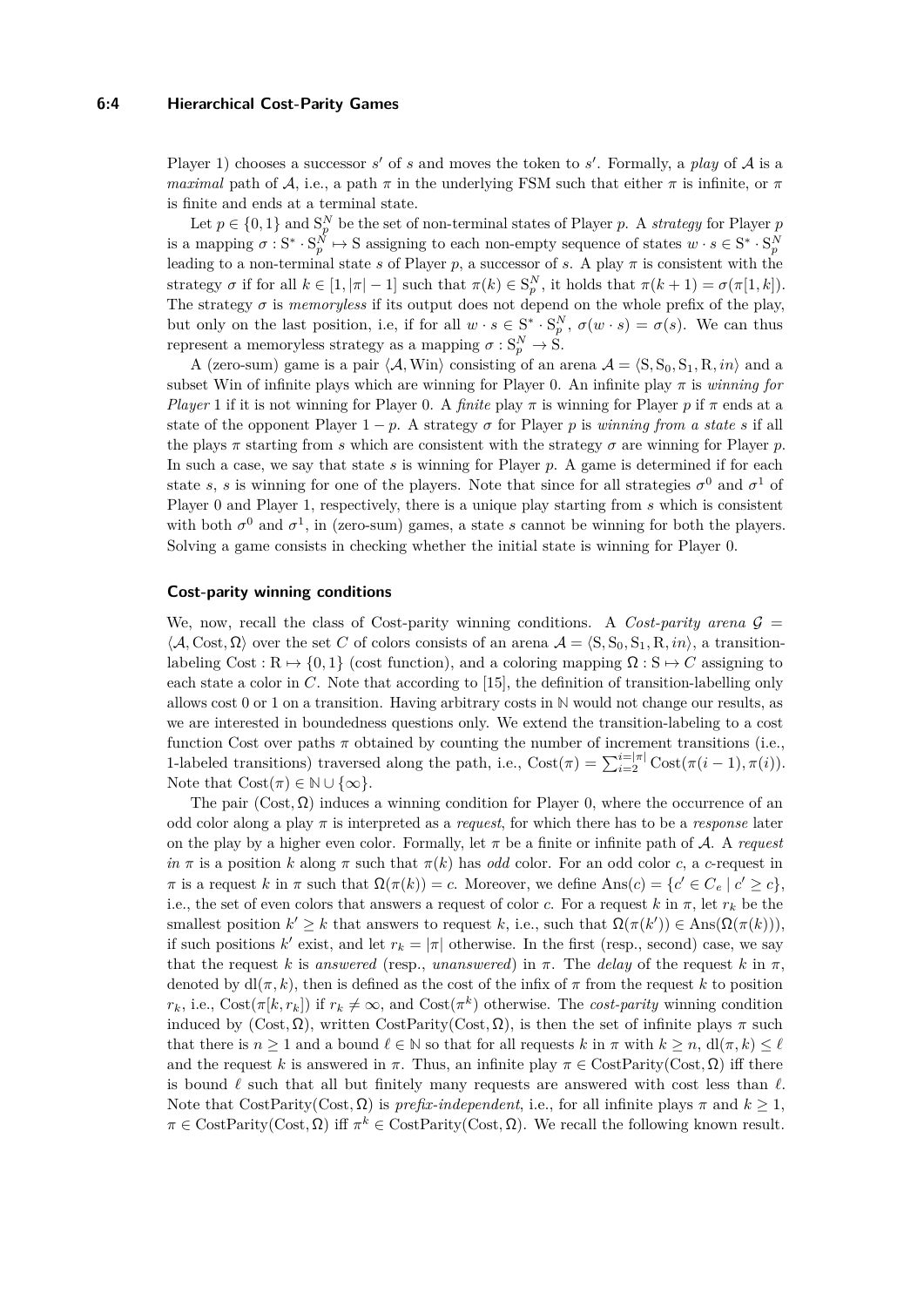<span id="page-4-1"></span>I **Theorem 1** ([\[15\]](#page-16-6))**.** *Cost-parity games are determined and Player* 0 *has memoryless winning strategies from the winning Player* 0 *states. Moreover, solving a cost-parity game*  $\mathcal{G} = \langle \mathcal{A}, \mathit{Cost}, \Omega \rangle$  with *k* colors can be done in time  $|\mathcal{A}|^{O(k \cdot \log k)}$  and in polynomial space.

For technical convenience, we also consider a generalization of cost-parity arenas, called *partial cost-parity arenas*, where one considers as additional input a subset *Exit* of the set of terminal states, called *exit states*. Finite plays ending at states in *Exit* are assumed to be *non-winning* for either player and have an undefined value. In this setting, a *non-loosing strategy for Player p from state s* is a strategy  $\sigma$  for Player  $p$  such that each play starting from *s* which is consistent with  $\sigma$  and does not lead to an exit state is winning for Player *p*. A *non-loosing strategy* is a non-loosing strategy for Player 0 from the initial state *in*. For a strategy  $\sigma$  for Player 0, an *exit play* of  $\sigma$  is a finite play starting from *in* and ending at an exit state which is consistent with  $\sigma$ . For  $s \in \text{Exit}$ , an *s*-exit play of  $\sigma$  is an exit play of  $\sigma$  leading to *s*. Two partial cost-parity arenas  $G = \langle A, \text{Cost}, \Omega, \text{Exit} \rangle$  and  $G' = \langle A', \text{Cost}', \Omega', \text{Exit} \rangle$ *have the same interface* if  $Exit =Exit, \mathcal{G}$  and  $\mathcal{G}'$  have the same initial state *in*, and for each  $s \in \{in\}$  ∪ *Exit*, the colors and the players of state *s* in G and G' coincide.

# **2.2 Hierarchical Cost-Parity Games**

A *Hierarchical Cost-Parity Game* is a cost-parity game played over a (flat) arena induced by a *hierarchical arena*. The latter is a standard hierarchical FSM [\[4\]](#page-15-11) in which the set of nodes of each of the underlying FSMs is partitioned into nodes belonging to Player 0 and nodes belonging to Player 1. We refer to the underlying FSMs as modular sub-arenas. Formally, a hierarchical arena is a tuple  $V = \langle V_1, \ldots, V_n \rangle$  of modular sub-arenas, where each  $V_i$  is in turn a tuple of the form  $\langle N_i, N_i^0, N_i^1, B_i, in_i, Ext_i, Y_i, E_i \rangle$  consisting of the following components:

- A finite set  $N_i$  of nodes which is partitioned into a set  $N_i^0$  of nodes of Player 0 and a set  $N_i^1$  $\sim$ of nodes of Player 1, and a finite set  $B_i$  of *boxes*. We assume that  $N_1, \ldots, N_n, B_1, \ldots, B_n$ are pairwise disjoint.
- An initial node or entry  $in_i \in N_i$ , <sup>[1](#page-4-0)</sup> and a subset *Exit<sub>i</sub>* of  $N_i$  called *exit-nodes*. We assume that  $Exit_1 = \emptyset$ , i.e., the top-level sub-arena  $\mathcal{V}_1$  has no exits.
- An indexing function  $Y_i : B_i \to \{i+1, \ldots, n\}$  that maps each box *b* of  $V_i$  to an index  $\blacksquare$  $Y_i(b) > i$ . The box *b* represents a reference to the definition of the sub-arena  $\mathcal{V}_{Y_i(b)}$ .
- An edge relation  $E_i$ . Each edge in  $E_i$  is a pair  $(u, v)$  such that: *(i)* the source *u* is either a node of  $V_i$  or a pair  $(b, e)$ , where *b* is a box of  $V_i$  and *e* is an exit-node of the sub-arena that *b* refers to, and *(ii)* the target *v* is either a node or a box of  $V_i$ .

Define  $N = \bigcup_{i=1}^{n} N_i$  (the set of V-nodes),  $E = \bigcup_{i=1}^{n} E_i$  (the set of V-edges), and *Exit* =  $\bigcup_{i=1}^n \text{Exit}_i$  (the set of V-exit-nodes). In a modular sub-arena, the edges connect nodes and boxes with one another. Edges entering a box implicitly lead to the unique entry-node of the sub-arena that the box refers to. On the other hand, an edge exiting a box needs to explicitly specify the identity of the exit-node among the possible exit-nodes of the sub-arena associated with that box. The *size*  $|V_i|$  of a modular sub-arena  $V_i$  is  $|N_i| + |B_i| + |E_i|$ . The size  $|V|$ of  $V$  is  $\sum_{i=1}^{i=n} |V_i|$ . The *nesting depth* of  $V$  is the length of the longest chain  $i_1, i_2, \ldots, i_j$  of indices in [1, *n*] such that a box of  $V_{i_l}$  is mapped to  $i_{l+1}$  for all  $l \in [1, j-1]$ . Note that the fact that boxes of a sub-arena can only refer to sub-arenas with a greater index implies that the nesting depth of  $V$  is finite. Such a restriction does not exist in the *recursive* setting [\[2\]](#page-15-13).

<span id="page-4-0"></span><sup>1</sup> We assume a single entry for each sub-arena. Multiple entries can be handled by duplicating sub-arenas.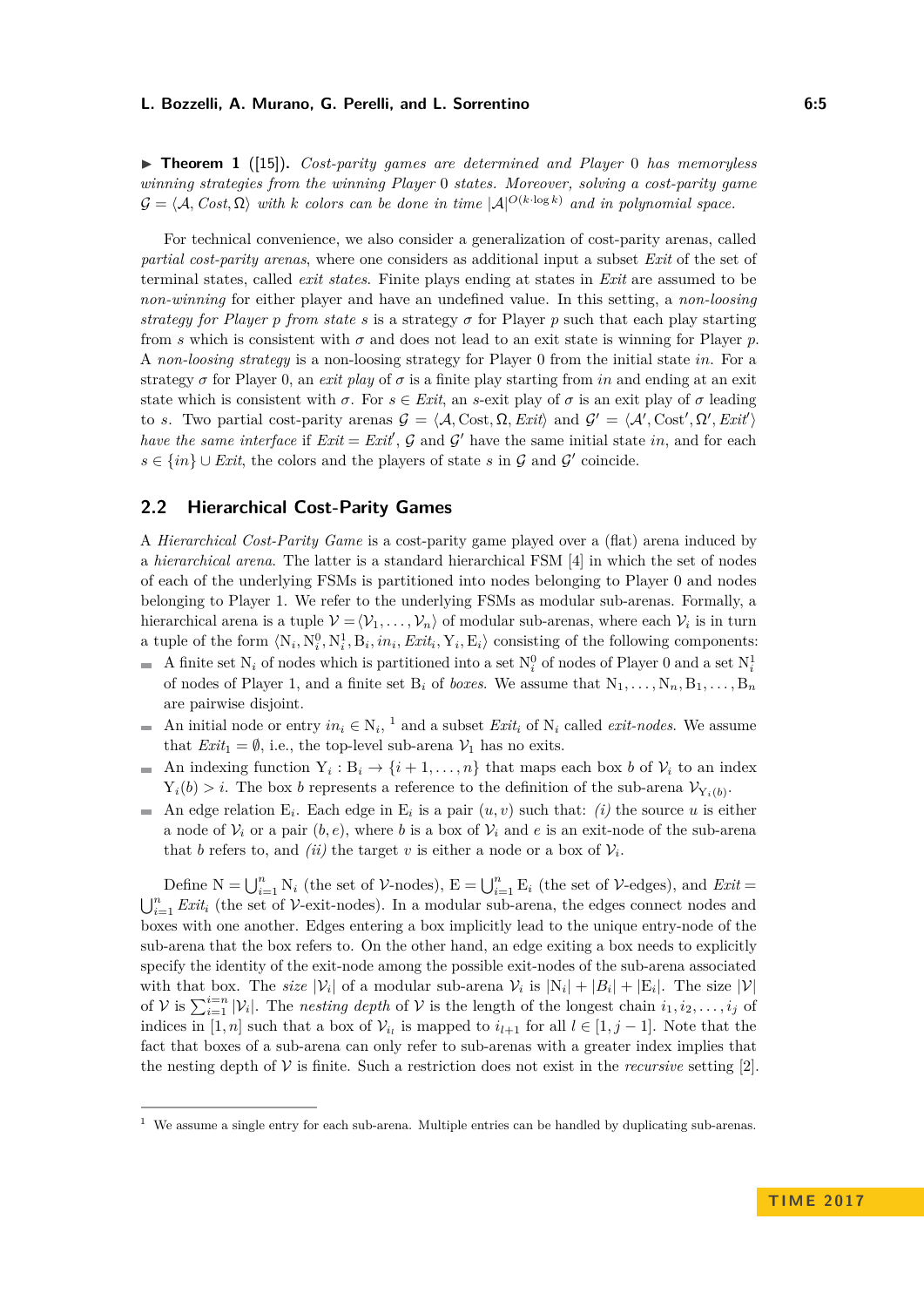#### **6:6 Hierarchical Cost-Parity Games**

A *Hierarchical Cost-Parity Arena* (*HCPA*, for short) over *C* is a tuple  $\mathcal{H} = \langle \mathcal{V}, \text{Cost}, \Omega \rangle$ consisting of a hierarchical arena  $\mathcal{V} = \langle \mathcal{V}_1, \ldots, \mathcal{V}_n \rangle$  equipped with a cost function Cost : E  $\mapsto$  $\{0,1\}$  for the set of V-edges, and a coloring mapping  $\Omega : \mathbb{N} \to C$  for the set of V-nodes. We can associate to H an ordinary cost-parity arena (called its *flat expansion*) by recursively substituting each box by a copy of the modular sub-arena it refers to. Since different boxes can refer to the same sub-arena, nodes may appear in different contexts. In general, a state of the flat expansion is a vector whose last component is a node, and the remaining components are boxes that specify the context. Formally, for each modular sub-arena  $V_i$ , we inductively define its flat expansion as the *partial* Cost-parity arena  $\mathcal{H}_i^F = \langle \mathcal{A}_i, \text{Cost}_i, \Omega_i, \text{Exit}_i \rangle$ , with  $A_i = \langle S_i, S_i^0, S_i^1, R_i, in_i \rangle$ , defined as follows:

- The set of states  $S_i$  is inductively defined as follows: *(i)* if *u* is a node in  $V_i$ , then  $u \in S_i$ , and *(ii)* if *b* is a box of  $\mathcal{V}_i$  and  $s \in S_{Y_i(b)}$ , then  $(b, s) \in S_i$ .
- $S_i^0$  (resp.,  $S_i^1$ ) is the set of states in  $S_i$  whose node-component belongs to Player 0 (resp.,  $\overline{\phantom{a}}$ Player 1), and the coloring function  $\Omega_i$  assigns to each state *s* of  $\mathcal{A}_i$ , the color  $\Omega(u)$  of the node-component *u* of *s*.
- The transition relation  $R_i$  and the cost function  $Cost_i$  are inductively defined as follows.  $\overline{\phantom{a}}$ 
	- If  $(u, v) \in E_i$  and the target v is a node, then  $(u, v) \in R_i$  and  $Cost_i(u, v) =$ Cost $(u, v)$ . If  $(u, b) \in E_i$  and the target *b* is a box, then  $(u, (b, in_{Y_i(b)})) \in R_i$  and  $Cost<sub>i</sub>(u, (b, in<sub>Y<sub>i</sub>(b))</sub>) = Cost(u, b).$
	- If *b* is a box of  $V_i$  and  $(s, s') \in R_{Y_i(b)}$ , then  $((b, s), (b, s')) \in R_i$  and  $Cost_i((b, s), (b, s'))$  $Cost_{Y_i(b)}(s, s').$

Note that since  $Exit_1 = \emptyset, \mathcal{H}_1^F$  is an ordinary Cost-parity arena (i.e., it is not partial), called the flat expansion of  $H$ . Moreover, observe that each state of  $H_1^F$  is a vector of length at most the nesting depth *d* of  $V$ , and that the number of states in  $\mathcal{H}_1^F$  can be exponential in *d*. Solving the game on the *HCPA*  $H$  consists in checking whether the initial state  $in_1$  of the  $\text{cost-parity}$  arena  $\mathcal{H}_1^F$  is winning for Player 0.

# <span id="page-5-0"></span>**3 Solving Hierarchical Cost-Parity Games**

The naive approach for solving games on *HCPA* H consisting in applying Theorem [1](#page-4-1) on the flat expansion of  $H$  would lead to an exponential space procedure. In this section, we show that solving hierarchical cost-parity games is Pspace-complete. Our approach is based on the notion of *summary function* for a strategy  $\sigma$  of Player 0 in a partial cost-parity arena, which records in a finite and efficient way the overall behavior of all the exit plays of  $\sigma$  with respect to requests and responses. The proposed algorithm for solving the game on the given *HCPA* H then solves a sequence of partial cost-parity games, obtained by replacing each box *b* referring to a sub-arena  $V_i$  with simple partial-cost parity arenas (*summary-gadget arenas*) having the same interface as the flat expansion  $\mathcal{H}_i^F$  of  $\mathcal{V}_i$  and depending only on the set of colors and exit states. These gadgets represent the behavior of Player 0 as a choice among the possible summary functions associated with the non-loosing memoryless strategies in  $\mathcal{H}_{i}^{F}$ , and also take into account the possibility that the game will stay forever in the sub-arena  $V_i$ for the given context *b*. The rest of this section is organized as follows: in Subsection [3.1,](#page-6-0) we introduce the notions of summary and summary-gadget arena, and in Subsection [3.2](#page-12-0) we show how to check that a summary is associated with non-loosing memoryless strategies. Finally, in Subsection [3.3,](#page-13-0) we illustrate the proposed algorithm for solving *HCPA* games.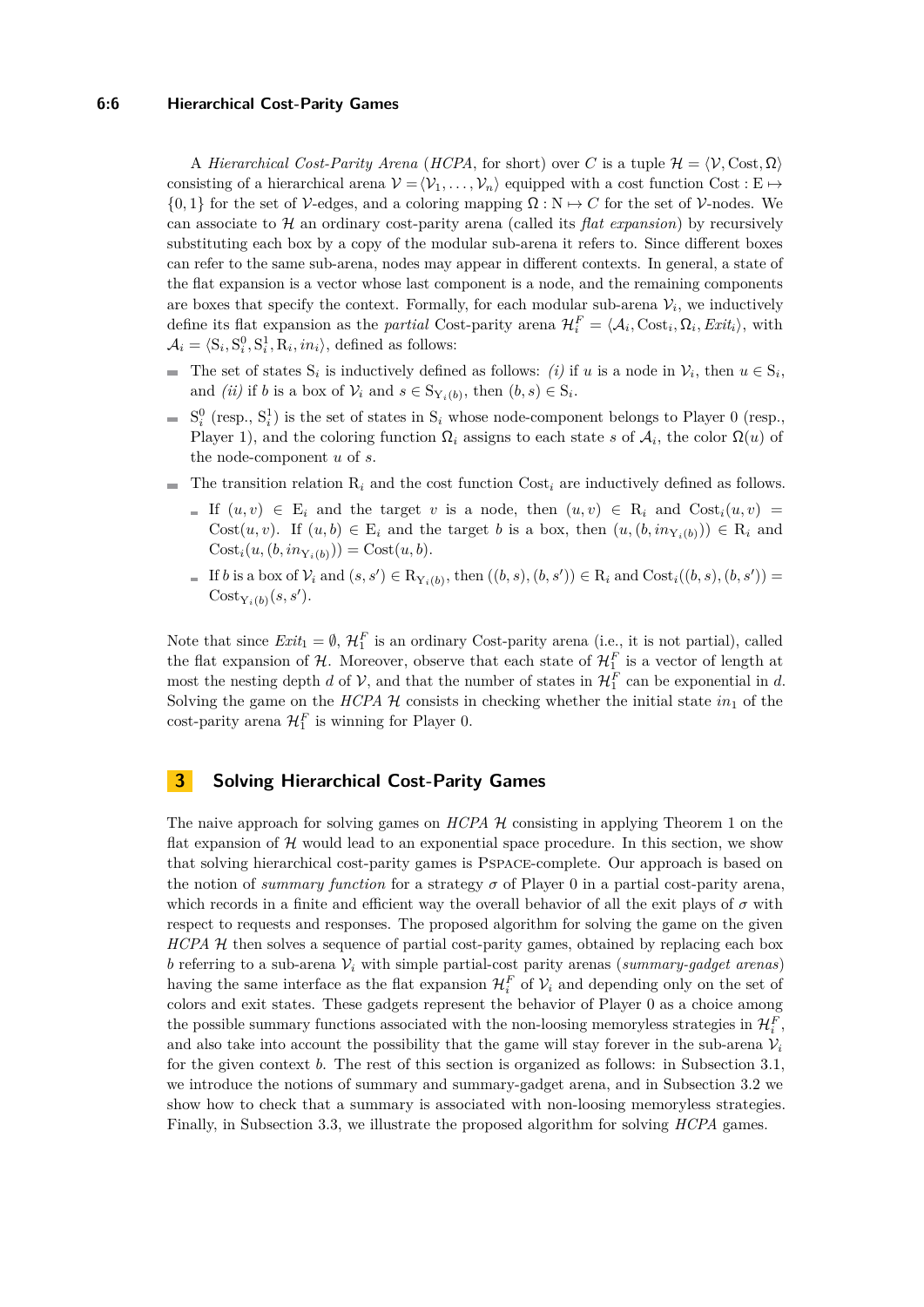# <span id="page-6-0"></span>**3.1 Summaries in partial cost-parity games**

In this section, for a given partial cost-parity arena  $G$ , we show how to define a finite abstraction of the set of non-loosing strategies (of Player 0). Such an abstraction is based on the notion of summary for a strategy  $\sigma$  of Player 0, which is a mapping assigning to each exit state *s* a value ranging over a finite set (depending only on the set of colors). Such a value summarizes the overall behavior of all the *s*-exit plays of  $\sigma$  with respect to requests and responses by finitely abstracting the set of associated costs and delays. Then, we associate to each summary S of G a simple partial-cost parity arena  $Gal(\mathcal{G}, \mathcal{S})$  – exposing the same interface as  $\mathcal G$  (the initial state and the set of exit states) – which depends only on the set of colors and exit states, and is independent of the set of 'internal' states in  $\mathcal G$ . The set of summary-gadget arenas  $Gal(\mathcal{G}, \mathcal{S})$  such that S is achieved by some non-loosing memoryless strategy is 'context-equivalent' to G, i.e., for each memoryless strategy  $\sigma$  achieving some summary  $S$ ,  $G$  can be equivalently replaced with  $Gal(G, S)$  in any hierarchical context where  $\mathcal G$  is exploited as a sub-arena and Player 0 chooses strategy  $\sigma$  when entering  $\mathcal G$ . <sup>[2](#page-6-1)</sup>

Fix a partial cost-parity arena  $\mathcal{G} = \langle \mathcal{A}, \text{Cost}, \Omega, \text{Exit} \rangle$  over the set *C* of colors, where  $\mathcal{A} = \langle S, S_0, S_1, R, in \rangle$  and *Exit* is the designated set of exit states.

In order to describe the relative merit of colors, we define an ordering  $\succeq_0$  over the given set *C* of colors by letting  $c \succeq_0 c'$  when *c* is better for Player 0 than *c*'. Formally,  $c \succeq_0 c'$ if: either *(i) c* and *c*' are even and  $c \geq c'$ , or *(ii) c* and *c*' are odd and  $c' \geq c$ , or *(iii)*  $c'$ is odd and *c* is even. Moreover, in order to summarize in a finite way cost measures, we exploit three special symbols, namely,  $bnd_0$ ,  $bnd_1$ , and  $unb$  to denote bounded behavior with zero-cost, bounded behavior with non-zero cost, and unbounded behavior (cost  $\infty$ ). respectively. Additionally, we denote by  $\succeq_b$  the ordering on  $\{bnd_0, bnd_1, amb\}$  defined as: *bnd*<sub>0</sub>  $\succeq_b$  *bnd*<sub>1</sub> and *bnd*<sub>1</sub>  $\succeq_b$  *unb*. Intuitively, *bnd*<sub>0</sub>  $\succeq_b$  *bnd*<sub>1</sub> and *bnd*<sub>1</sub>  $\succeq_b$  *unb* express that bounded zero-cost is better for Player 0 then non-zero bounded cost, the latter being in turn better than unbounded cost. Define  $\tilde{C} = C \setminus \{C_o^{max}\}\$  and  $\tilde{C}_o = (C_o \setminus \{C_o^{max}\}) \cup \{0\}.$ 

In order to formalize the notion of summary for a strategy  $\sigma$  of Player 0, we consider various cost measures with respect to the requests and the responses along the exit plays of *σ*. For this, we extend the cost function Cost to (possibly infinite) sets Π of *finite* paths. Formally,  $Cost(\Pi)$  is the least upper bound over the costs of the paths in  $\Pi$ , i.e., Cost( $\Pi$ ) = sup{Cost( $\nu$ ) |  $\nu \in \Pi$ } where sup  $\emptyset = 0$ . Note that Cost( $\Pi$ )  $\in \mathbb{N} \cup \{\infty\}$ . For a *finite* path  $\nu$  of G and an even color  $c_e \in C_e$ , a  $c_e$ -response in  $\nu$  is a position  $k$  of  $\nu$  such that  $\nu(k)$  ha color  $c_e$ . For such a response k, the cost of response k in  $\nu$  is the cost of the prefix of *ν* leading to position *k*, i.e.,  $\text{Cost}(\nu[1, k])$ . The *c*<sub>*e*</sub>-response cost of *ν*, denoted by  $\text{ResCost}(\nu, c_e)$ , is the cost  $\text{Cost}(\nu[1, k])$  of the prefix of  $\nu$  up to the minimal  $c'_e$ -response  $k$  in *ν* for some even color  $c'_{e} \geq c_{e}$  if such  $c'_{e}$ -responses exist, and it is 0 otherwise. The *maximal even color* of the path  $\nu$  is the maximal even color visited by  $\nu$  if  $\nu$  visits some even color. and it is 0 otherwise (note that a 0-response cannot answer to any request). We exploit the following cost measures for the (possibly infinite) set of exit plays of a given strategy  $\sigma$  of Player 0 leading to a designated exit state.

**► Definition 2** (Cost measures of Player 0 strategies). Let  $s \in Ext$ ,  $\sigma$  a strategy of Player 0, Π*<sup>s</sup>* the (possibly empty) set of exit plays of *σ* leading to *s*, and *c<sup>e</sup>* ∈ *C<sup>e</sup>* an even color.

- $\blacksquare$  *Cost of σ w.r.t. s*, denoted Cost(*σ*, *s*): it is Cost(Π<sub>*s*</sub>).
- *Even*  $c_e$ -cost of  $\sigma$  *w.r.t. s*, denoted  $Cost_e(\sigma, s, c_e)$ : it is  $Cost(\Pi_{c_e})$ , where  $\Pi_{c_e}$  is the (possibly empty) set of exit plays in Π*<sup>s</sup>* whose maximal even color is at most *ce*.

<span id="page-6-1"></span> $^{\rm 2}$  The formal proof of such a context-equivalence is postponed to Section [3.3.](#page-13-0)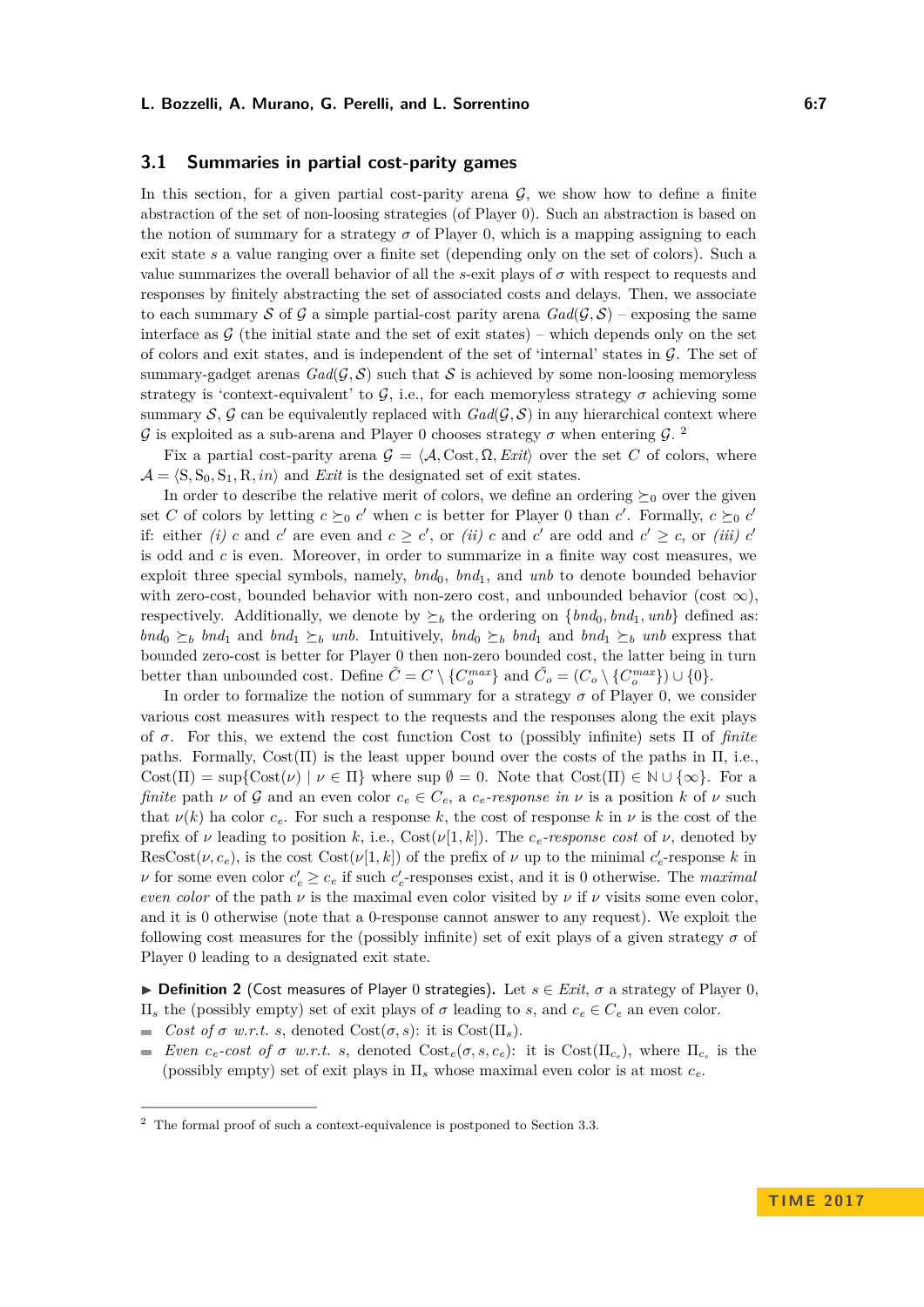#### **6:8 Hierarchical Cost-Parity Games**

- $c_e$ -response cost of  $\sigma$  w.r.t. s, denoted ResCost( $\sigma$ , s,  $c_e$ ): it is the least upper bound over the *c*<sub>e</sub>-response costs of the exit plays in  $\Pi_s$ , i.e.,  $\sup{\{\text{Res}}\text{Cost}(\nu, c_e) \mid \nu \in \Pi_s\}.$
- *Request-cost of*  $\sigma$  *w.r.t. s*, denoted  $\text{ReqCost}(\sigma, s)$ : it is the least upper bound over the m. delays associated with the requests along the exit plays in  $\Pi_s$ , i.e.,  $\sup\{d\mu(k) \mid \nu \in$  $\Pi_s$  and *k* is a request in  $\nu$ .

Note that  $Cost_e(\sigma, s, -)$  is monotonic in the third argument, i.e.,  $Cost_e(\sigma, s, c'_e) \ge$  $\text{Cost}_e(\sigma, s, c_e)$  for all  $c_e, c'_e \in C_e$  such that  $c'_e \geq c_e$ . We, now, introduce the notion of summary for a strategy *σ* of Player 0 which records for each exit state *s*, a value, called *exit value*, ranging over a finite set depending only on the set of colors. This value summarizes the overall behavior of the exit plays of  $\sigma$  leading to *s*. We distinguish three situations (recall that  $C_o^{max} = \max(C)$  and  $C_o^{max}$  is odd):

- The best scenario for Player 0 is when there is no exit play of  $\sigma$  leading to *s*. We represent this situation by exploiting the special symbol  $\vdash$ .
- The worst scenario is when the request-cost of *σ* w.r.t. *s* is infinite, or there is an *s*-exit  $\blacksquare$ play of  $\sigma$  having a  $C_o^{max}$ -request. We use the color  $C_o^{max}$  to describe this scenario.
- If none of the two previous conditions is fulfilled, then the exit value is a sextuple of  $\mathcal{L}_{\mathcal{A}}$ elements: *(i)* the first element summarizes the cost of  $\sigma$  w.r.t. *s*, *(ii)* the second element keeps track of the minimal color w.r.t.  $\preceq_0$  over the maximal colors along the *s*-exit plays of *σ*, *(iii)* the third element represents the maximal odd color associated with an unanswered request, and *(iv)* the last three elements in the tuple summarize the overall response behavior of the *s*-exit plays of  $\sigma$ .

The formal definition of exit values for a strategy of Player 0 follows.

<span id="page-7-0"></span>**► Definition 3** (Exit values of Player 0 strategies). Let  $s \in Ext$ ,  $\sigma$  a strategy of Player 0, and Π*<sup>s</sup>* the set of exit plays of *σ* leading to *s*. The *exit value value*(*σ, s*) *of strategy σ w.r.t. s* is defined as follows. If  $\Pi_s = \emptyset$ , then  $value(\sigma, s) = \vdash$ . If instead either ReqCost $(\sigma, s) = \infty$  or there is  $\nu \in \Pi_s$  having a  $C_o^{max}$ -request, then  $value(\sigma, s) = C_o^{max}$ . Otherwise,  $value(\sigma, s) =$  $(value_{Cost}(\sigma, s), value_{pr}(\sigma, s), value_o(\sigma, s), value_e^L(\sigma, s), value_e^M(\sigma, s), value_e^R(\sigma, s)) \in \{bnd_0,$  $bnd_1, unb\} \times \tilde{C} \times \tilde{C}_o \times C_e \times (C_e \cup \{\perp\}) \times C_e$ , and the following holds:

- $\blacksquare$  *Cost value value*<sub>*Cost*</sub>(*σ, s*): *(i) value*<sub>Cost</sub>(*σ, s*) = *unb* if Cost(Π<sub>*s*</sub>) = ∞, *(ii) value*<sub>Cost</sub>(*σ, s*) = 0 if  $Cost(\Pi_s) = 0$ , and *(iii) value*<sub>Cost</sub> $(\sigma, s) = bnd_1$  otherwise.
- *Parity value value*<sub>*pr*</sub>( $\sigma$ ,  $s$ ): it is min<sub> $\preceq$ </sub> { $c \in C \mid c$  is the maximal color of some  $\nu \in \Pi_s$ }.  $\equiv$
- *Odd value*  $value_o(\sigma, s)$ : it is the *greatest* odd color  $c_o \in C_o$  such that for some  $\nu \in \Pi_s$ ,  $\nu$  $\equiv$ has an unanswered *co*-request if such an odd color *c<sup>o</sup>* exists; otherwise, it is 0.
- *Even-left value value*<sup>*L*</sup>( $\sigma$ ,  $s$ ): it is the *greatest* even color  $c_e \in C_e$  such that ResCost( $\sigma$ ,  $s$ ,  $c_e$ )  $\neq \infty$  and for each  $\nu \in \Pi_s$ , the maximal even color in  $\nu$  is at least  $c_e$ , if such an even color *c<sup>e</sup>* exists; otherwise, it is 0.
- *Even-middle value*  $value_e^M(\sigma, s)$ : it is the *smallest* even color  $c_e$  such that  $Cost_e(\sigma, s, c_e)$  $\blacksquare$  $\mathbb{N} \setminus \{0\}$  if such a color  $c_e$  exists, and  $value_e^M(\sigma, s) = \bot$  otherwise ( $\bot$  is for 'undefined').
- *Even-right value value*<sup>*R*</sup><sub>*e*</sub>( $\sigma$ , *s*): it is the *greatest* even color  $c_e \in C_e$  such that ResCost( $\sigma$ ,  $s$ ,  $c_e$ )  $\neq \infty$  and for each  $c'_{e} \in C_{e}$  with  $c'_{e} < c_{e}$ ,  $Cost_{e}(\sigma, s, c'_{e}) \neq \infty$ , if such an even color  $c_{e}$ exists; otherwise, it is 0.

Note that for parity winning conditions, the parity value  $value_{pr}(\sigma, s)$  suffices for summarizing the *s*-exit behavior of strategy  $\sigma$  [\[5\]](#page-15-2). For cost-parity winning conditions, we also need to keep track of the maximal odd color  $value_o(\sigma, s)$  associated with unanswered requests. Note that  $value_o(\sigma, s) \preceq_0 value_{pr}(\sigma, s)$ , and  $value_o(\sigma, s) \preceq_0 value_{pr}(\sigma, s)$  whenever the maximal unanswered request is associated with *s*-exit plays whose maximal color is even. As an example, let un consider the sub-arena  $\mathcal{G}_{c_o}$  – parametric in the color  $c_o$  – in the figure below: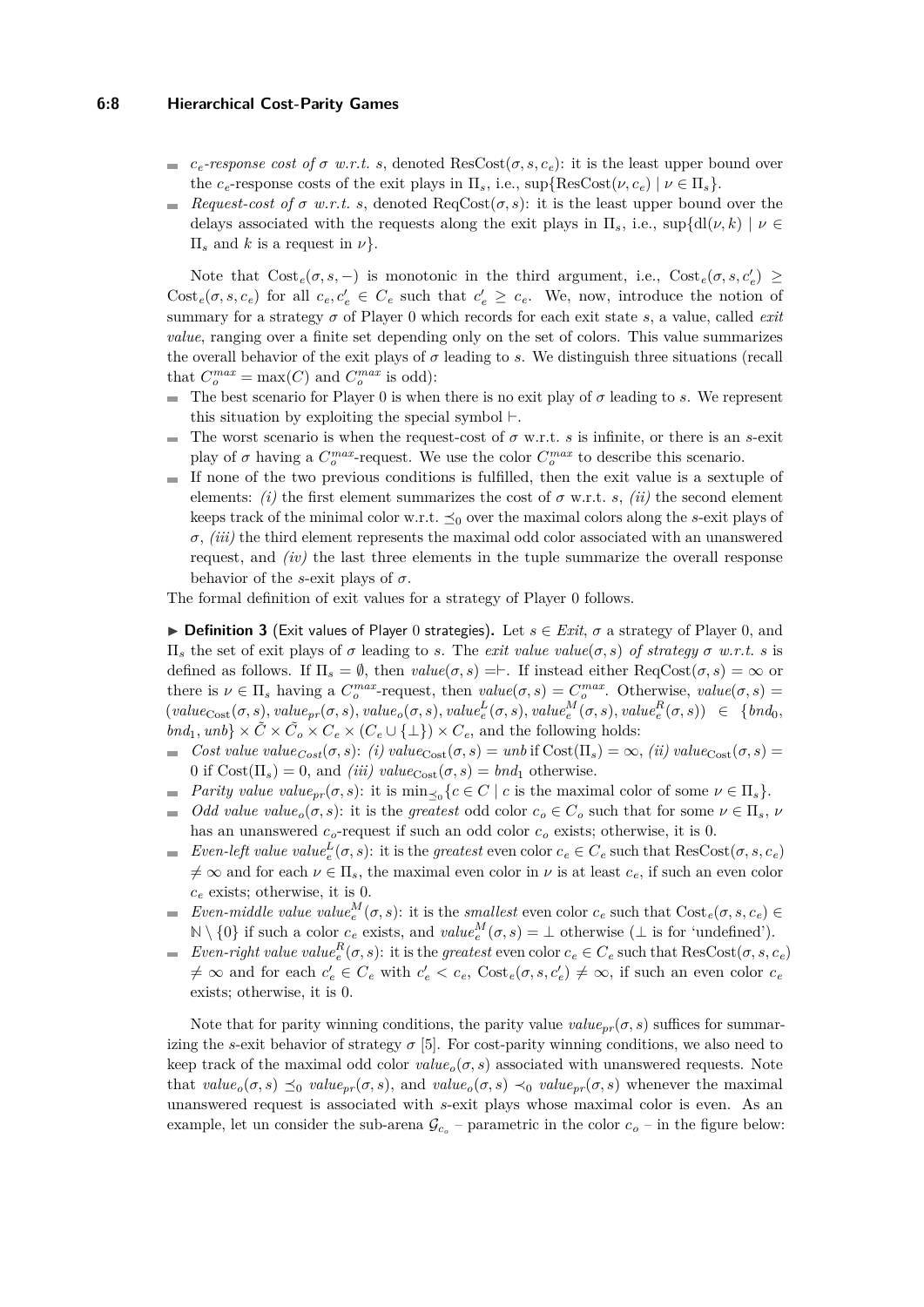

Note that all the states are controlled by Player 1. The instances  $\mathcal{G}_1$  and  $\mathcal{G}_3$  of  $\mathcal{G}_{c_o}$  have parity value 1, and odd value 1 and 3, respectively. While by using  $G_1$ , all the plays starting from state *in* are winning for Player 0, the same does not hold by using  $\mathcal{G}_3$  since in this case, there are plays where the request 3 is answered in an unbounded way.



For what concerns the even values, the even-left value  $value_e^L(\sigma, s)$  represents, intuitively, the maximal even color that the *s*-exit plays of  $\sigma$  offer for answering – in a bounded way – to previous requests in an arbitrary context. The even-right value  $\mathit{value}_{e}^{R}(\sigma, s)$ , where  $value_e^R(\sigma, s) \ge value_e^L(\sigma, s)$ , instead represents the maximal even color which may answer to a request preceding an *s*-exit play  $\nu$  of  $\sigma$  in a bounded way: if the maximal even color in *ν* is smaller than  $value_e^R(\sigma, s)$ , then the overall cost of all *s*-exit plays of  $\sigma$  whose maximal even color is smaller than  $value_e^R(\sigma, s)$  is finite. As an example, let us consider the sub-arena  $\mathcal{G}'_{\rho}$  – parametric in the cost  $\rho$  of the self-loop on the state with color 2 – in the left part of the figure above, where all the states are controlled by Player 1. The instances  $\mathcal{G}'_0$  and  $\mathcal{G}'_1$  of  $\mathcal{G}'_{\rho}$  have even-left value 2, and even-right value 4 and 2, respectively. While for  $\mathcal{G}'_0$ , all the plays starting from state *in* are winning for Player 0, the same does not hold for  $\mathcal{G}'_1$ , since in this case, there are plays where the external request 3 is answered in an unbounded way. Finally, in order to illustrate the importance of the even-middle value, let us consider the sub-arena  $\mathcal{G}_{\rho}''$  in the right part of the figure above, where again all the states are controlled by Player 1. The instances  $\mathcal{G}_0''$  and  $\mathcal{G}_1''$  of  $\mathcal{G}_\rho''$  have even-left value 2, right-even value 4, and even-middle value  $\perp$  and 2, respectively. While for  $\mathcal{G}'_0$ , all the plays starting from *in* are winning for Player 0, for  $\mathcal{G}_1''$ , there are plays where the external request 3 is answered in an unbounded way. We make the following observations which easily follow from Definition [3.](#page-7-0)

<span id="page-8-0"></span>**Proposition 4.** Let  $\sigma$  be a strategy of Player 0 in  $\mathcal{G}$  and  $s \in \mathcal{E}$  *axit* such that  $value(\sigma, s)$  $(f, c_{pr}, c_o, c_e^L, c_e^M, c_e^R)$ *. Then:* 

 $c_o \preceq_o c_{pr}, c_e^L \leq c_{pr}, c_e^L \leq c_e^R$ , and  $c_e^M \in [c_e^L, c_e^R]$  if  $c_e^M \neq \bot$ .

$$
\equiv c_e^M = \perp \text{ if } f = bnd_0, \text{ and } c_e^M \neq \perp \text{ if } f = bnd_1.
$$

 $c_e^R = \max(C_e)$  if  $f \neq unb$ , and  $c_e^R < \max(C_e)$  if  $f = unb$  and  $c_e^M = c_e^R$ .

 $c_e^L = c_{pr}$  if  $c_{pr} \in C_e$  and either  $f \neq unb$ , or  $c_e^L < c_e^R$ , or  $c_e^M = c_e^R$ .

 $\triangleright$  **Definition 5** (Summaries of Player 0 strategies). The set  $\mathcal{E}_C$  of *exit values* for the set *C* of colors is the finite set  $\{\vdash, C_o^{max}\} \cup \mathcal{E}_C'$ , where  $\mathcal{E}_C'$  is the set of tuples  $(f, c_{pr}, c_o, c_e^L, c_e^M, c_e^R) \in$  ${bnd_0, bnd_1, unb} \times \tilde{C} \times \tilde{C}_o \times C_e \times (C_e \cup \{\perp\}) \times C_e$  satisfying Conditions (1)–(4) in Proposition [4.](#page-8-0)

A *summary* of G is a mapping  $S: Ext \mapsto \mathcal{E}_C$  such that for all  $s \in Ext$  with  $S(s) =$  $(f, c_{pr}, c_o, c_e^L, c_e^M, c_e^R)$ , it holds that  $c_e^L \succeq_0 \Omega(in)$ ,  $c_o \preceq_0 \Omega(s)$ , and  $\Omega(in) \leq c_e^R$ . The summary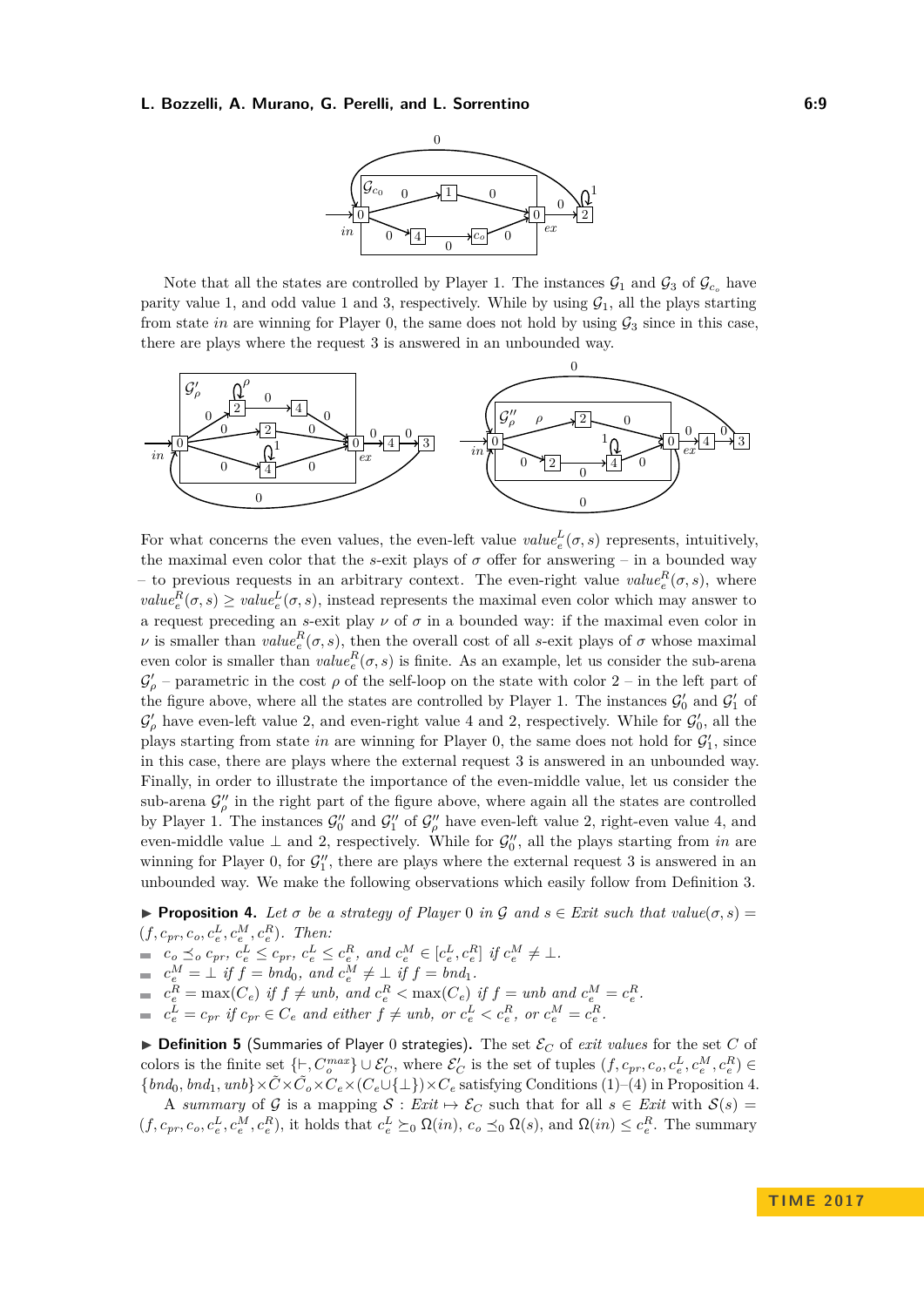#### **6:10 Hierarchical Cost-Parity Games**

 $S(\sigma)$  of a strategy  $\sigma$  of Player 0 in G is the summary of G associating to each  $s \in \text{Exit}$ , the exit value  $value(\sigma, s)$ .

For each summary S, we now define a partial-cost parity game  $\text{Gad}(\mathcal{G}, \mathcal{S})$ , exposing the same interface as  $\mathcal G$  and independent of the set of 'internal' states in  $\mathcal G$ , such that there is a unique strategy  $\sigma_S$  of Player 0 in  $Gal(\mathcal{G}, \mathcal{S})$ . Moreover,  $\sigma_S$  is non-loosing and the exit values of  $\sigma_S$  correspond to the exit values of any strategy of Player 0 in  $\mathcal G$  having  $\mathcal S$  as summary.

I **Definition 6** (Summary-Gadget Arena)**.** Let S be a summary of G. Given *ex* ∈ *Exit*, we first define the sub-gadget  $Gal(\mathcal{G}, \mathcal{S}, ex)$  of  $\mathcal{G}$  for summary  $\mathcal{S}$  and  $ex$ , which is the partial cost-parity game with set of states  $S_{ex} \cup \{S, ex\}$  and set of edges  $R_{ex}$ , where:

All the states in  $S_{ex} \cup {\mathcal{S}}$  are controlled by Player 1, S has color 0 and is the initial state, *ex* is the unique exit state, and the color and the player of state *ex* is as in G.

Moreover, if  $\mathcal{S}(ex) = \vdash$ , then  $S_{ex} = \emptyset$ , and  $R_{ex} = \emptyset$ . On the opposite side, if  $\mathcal{S}(ex) = C_o^{max}$ , then  $S_{ex}$  consists of a unique state *s* having color  $C_o^{max}$ , and  $R_{ex}$  consists of two edges, one from state S to state *s* with cost 0, and the other one from *s* to *ex* with cost 0 as well. Otherwise, let  $\mathcal{S}(ex) = (f, c_{pr}, c_o, c_e^L, c_e^M, c_e^R)$ . Then, we distinguish six cases, where (*i*)  $c_{ex}$  is the color of ex, and (*ii*)  $d_o = c_{pr}$  and  $d_e = c_e^L$  if  $c_o \in \{0, c_{pr}\}$ , and  $d_o = c_o$  and  $d_e = \max(\{c_e, c_o + 1\})$  otherwise, where  $c_e = c_e^L$  if  $c_{pr} \in C_o$ , and  $c_e = c_{pr}$  otherwise. In the figures illustrating the construction, we assume that *ex* is controlled by Player 0.

#### $\textsf{Case } f = \textit{bnd}_0$



In this case, we have  $c_e^M = \perp$  and  $c_e^R = \max(C_e)$ . The sub-gadget  $Gal(\mathcal{G}, \mathcal{S}, ex)$  for this case is a DAG and is illustrated on the left. Note that the cost of any path from state  $S$  to the exit state *ex* is 0.

# Case  $f = \text{bnd}_1$



In this case, we have that  $c_e^M \in C_e$ ,  $c_e^M \in [c_e^L, c_e^R]$ , and  $C_e^R = \max(C_e)$ . The associated sub-gadget is a DAG and it is illustrated on the right, where  $\rho = 0$  if  $c_e^L < c_e^M$ , and  $\rho = 1$ otherwise. Note that the overall cost of all paths from state  $S$  to the exit state  $ex$  is 1. Moreover, according to the definition of even-middle value,  $c_e^M$  represents the smallest even color  $c_e$  such that the cost of all exit plays leading to  $ex$  and having maximal even color  $c_e$  is finite and non-null. Additionally, if  $c_e^L < c_e^M$ , according to the definition of even-left value, there are exit plays leading to  $ex$  whose maximal even color is  $c_e^L$ , and the overall cost of such exit plays is 0.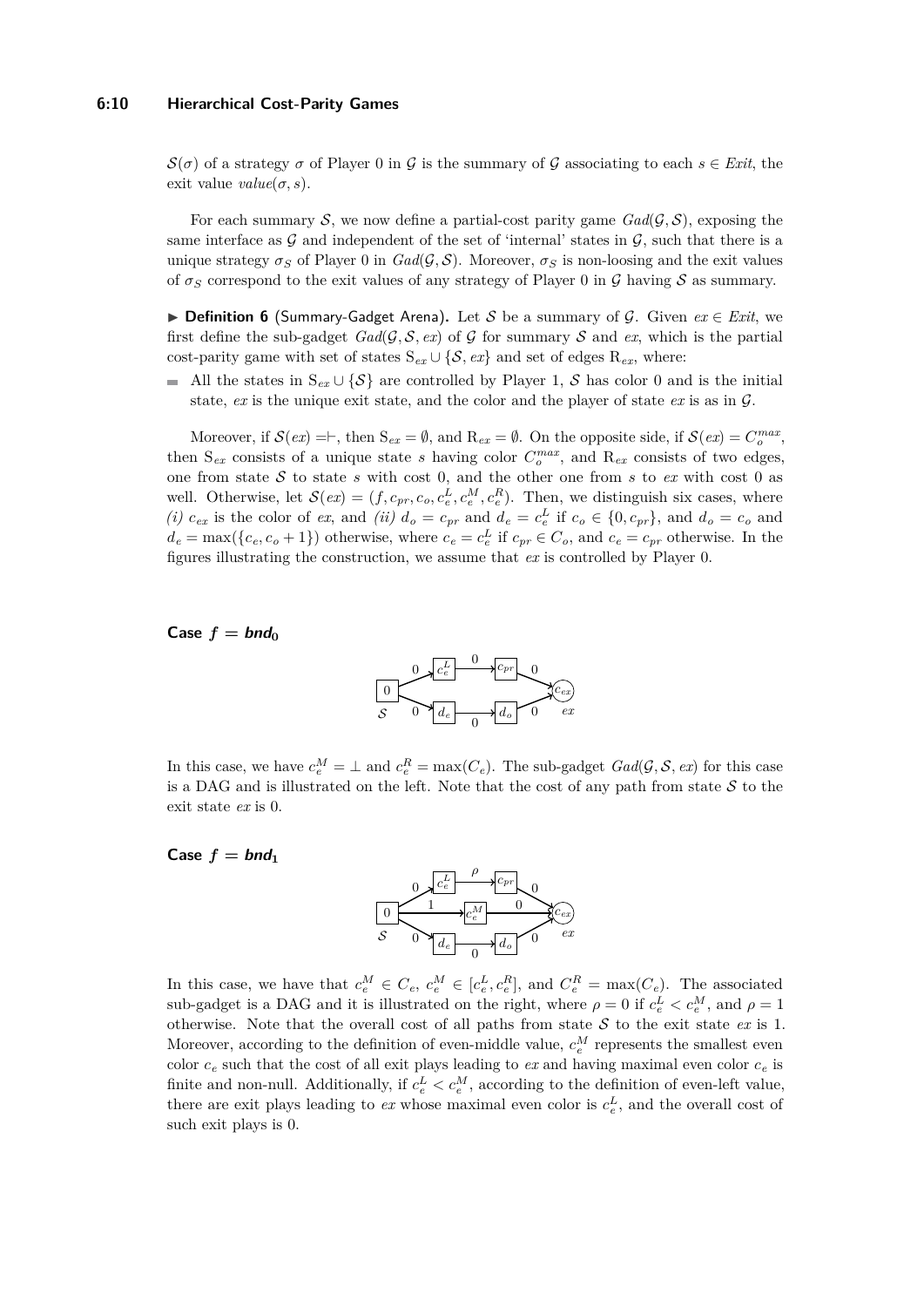Case 
$$
f =
$$
 **unb.**  $c_e^M = \perp$ , and  $c_e^L = c_e^R$   

$$
\underbrace{\frac{1}{\sqrt{C_e^R}}}_{S} \underbrace{\frac{1}{\sqrt{C_{e}}}}_{Q} \underbrace{\frac{1}{\sqrt{C_{er}}}}_{Q}
$$

$$
\underbrace{\frac{1}{\sqrt{C_{ex}}}}_{S} \underbrace{\frac{1}{\sqrt{C_{ex}}}}_{Q} \underbrace{\frac{1}{\sqrt{C_{ex}}}}_{Q}
$$

The sub-gadget  $Gal(\mathcal{G}, \mathcal{S}, ex)$  for this case is illustrated on the left. When  $f = unb$ , the overall cost of all exit plays leading to *ex* is infinite. This is implemented by a self-loop with cost 1 on the state having color  $c_e^R$ . Note that for a strategy  $\sigma$  of Player 0 with  $value_{Cost}(\sigma, ex) = unb$ and  $value_e^R(\sigma, ex) = c_e^R$ , the overall cost of all *ex*-exit plays having maximal even color at most  $c_e^R$  maybe finite. However, in this case,  $c_e^R < \max(C_e)$  and  $\text{ResCost}(\sigma, ex, c_e^R + 2) = \infty$ . Thus, the self-loop with cost 1 in the sub-gadget above takes into account also these possible scenarios.

Case 
$$
f =
$$
 **unb.**  $c_e^M = \perp$ , and  $c_e^L < c_e^R$   
\n
$$
\underbrace{\left(0, \frac{c_e^L}{c_e^R}\right) \cdot \left(0, \frac{c_{pr}}{c_e^R}\right) \cdot \left(0, \frac{c_{pr}}{c_e^R}\right) \cdot \left(0, \frac{c_{rx}}{c_e^R}\right) \cdot \left(0, \frac{c_{rx}}{c_e^R}\right) \cdot \left(0, \frac{c_{rx}}{c_e^R}\right) \cdot \left(0, \frac{c_{rx}}{c_e^R}\right) \cdot \left(0, \frac{c_{rx}}{c_e^R}\right) \cdot \left(0, \frac{c_{rx}}{c_e^R}\right) \cdot \left(0, \frac{c_{rx}}{c_e^R}\right) \cdot \left(0, \frac{c_{rx}}{c_e^R}\right) \cdot \left(0, \frac{c_{rx}}{c_e^R}\right) \cdot \left(0, \frac{c_{rx}}{c_e^R}\right) \cdot \left(0, \frac{c_{rx}}{c_e^R}\right) \cdot \left(0, \frac{c_{rx}}{c_e^R}\right) \cdot \left(0, \frac{c_{rx}}{c_e^R}\right) \cdot \left(0, \frac{c_{rx}}{c_e^R}\right) \cdot \left(0, \frac{c_{rx}}{c_e^R}\right) \cdot \left(0, \frac{c_{rx}}{c_e^R}\right) \cdot \left(0, \frac{c_{rx}}{c_e^R}\right) \cdot \left(0, \frac{c_{rx}}{c_e^R}\right) \cdot \left(0, \frac{c_{rx}}{c_e^R}\right) \cdot \left(0, \frac{c_{rx}}{c_e^R}\right) \cdot \left(0, \frac{c_{rx}}{c_e^R}\right) \cdot \left(0, \frac{c_{rx}}{c_e^R}\right) \cdot \left(0, \frac{c_{rx}}{c_e^R}\right) \cdot \left(0, \frac{c_{rx}}{c_e^R}\right) \cdot \left(0, \frac{c_{rx}}{c_e^R}\right) \cdot \left(0, \frac{c_{rx}}{c_e^R}\right) \cdot \left(0, \frac{c_{rx}}{c_e^R}\right) \cdot \left(0, \frac{c_{rx}}{c_e^R}\right) \cdot \left(0, \frac{c_{rx}}{c_e^R}\right) \cdot \left(0, \
$$

This case is similar to the previous one. The unique difference is that now  $c_e^L < c_e^R$ . Thus, the associated sub-gadget – illustrated on the right – summarizes strategies  $\sigma$  of Player 0 for which, in particular,  $value_e^L(\sigma, ex) = c_e^L$  and there are exit plays leading to *ex* whose maximal even color is  $c_e^L$ , and the overall cost of such exit plays is 0.

# $\mathbf{Case} \ \mathit{f} = \mathit{unb}, \ \mathit{c}_{e}^{M} \in C_{e}, \ \text{and} \ \mathit{c}_{e}^{M} < \mathit{c}_{e}^{R}$

This case is similar to the previous one, but now  $c_e^M \in C_e$ , hence,  $c_e^M \in [c_e^L, c_e^R]$ . The associated sub-gadget is illustrated in the left part of the figure below, where  $\rho = 0$  if  $c_e^L < c_e^M$ , and  $\rho = 1$  otherwise.

# $\mathbf{Case} \ \mathbf{f} = \mathbf{unb}, \ \mathbf{c}_{e}^{M} \in C_{e}, \ \text{and} \ \mathbf{c}_{e}^{M} = \mathbf{c}_{e}^{R}$

In this case, we have that  $c_e^M \in [c_e^L, c_e^R]$  and  $c_e^R < \max(C_e)$ . The associated sub-gadget is illustrated on the right of the figure below, where  $c_{+}^{R} = c_{e}^{R} + 2$ ,  $\rho = 0$  if  $c_{e}^{L} < c_{e}^{M}$ , and  $\rho = 1$  otherwise. In this case there is an even color, namely  $c_{+}^{R}$ , whose response-cost with respect to  $ex$  is infinite. This is consistent with the fact that for all strategies  $\sigma$  of Player 0 such that  $value_{\text{Cost}}(\sigma, ex) = unb, value_e^R(\sigma, ex) = c_e^R$ , and  $\text{Cost}_e(\sigma, ex, c_e^R) \neq \infty$ , we have that  $\text{ResCost}_e(\sigma, ex, c_e^R + 2) = \infty.$ 



We now define the gadget arena  $Gal(\mathcal{G}, \mathcal{S})$  for the given summary  $\mathcal{S}$ , which is intuitively obtained by merging the sub-gadgets  $Gal(\mathcal{G}, \mathcal{S}, ex)$  for the various exit states  $ex \in Ext$  and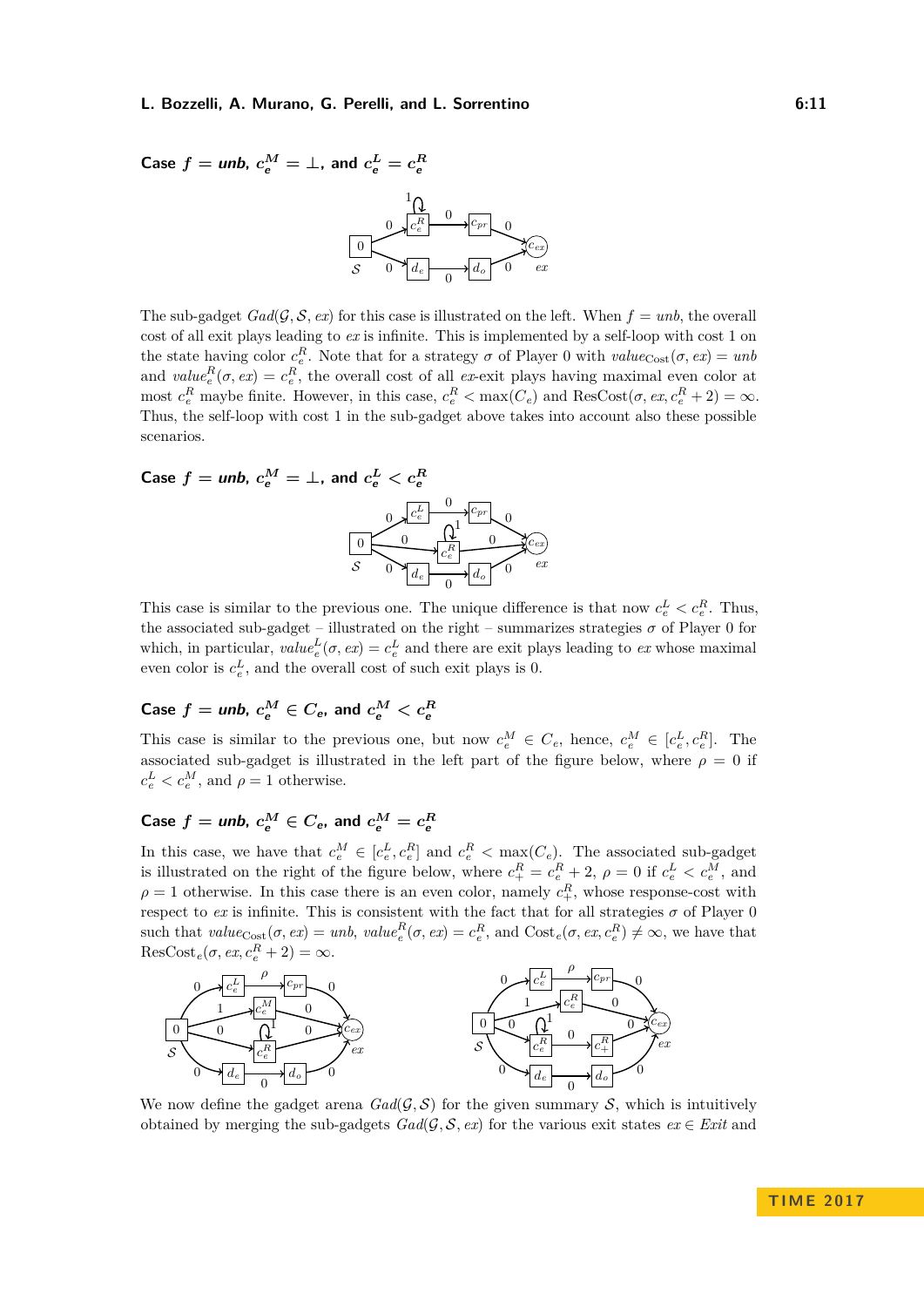#### **6:12 Hierarchical Cost-Parity Games**

by adding the state *in*. Formally, assuming that  $S_{ex} \cap S_{ex'} = \emptyset$  (i.e., sub-gadgets associated with distinct exit states share only state  $S$ ,  $Gal(\mathcal{G}, \mathcal{S})$  has the same interface as  $\mathcal G$  and satisfies the following: the set of states of  $Gal(\mathcal{G}, \mathcal{S})$  is  $\{in, \mathcal{S}\} \cup Ext \cup \bigcup_{ex \in Ext} S_{ex}$  and the set of transitions is  $\{(in, \mathcal{S})\} \cup \bigcup_{ex \in Ext} R_{ex}$ , where transition  $(in, \mathcal{S})$  has cost 0.

**I** Remark. Note that in a summary-gadget arena  $Gal(\mathcal{G}, \mathcal{S})$ , every state which is not in {*in*} ∪ *Exit* is controlled by Player 1. In particular, there is exactly one strategy of Player 0, and such a strategy is non-loosing.

By construction, we easily obtain the following result.

<span id="page-11-0"></span>**Proposition 7.** *Let*  $\mathcal{G} = \langle \mathcal{A}, \mathit{Cost}, \Omega, \mathit{Exit} \rangle$  *be a partial-cost parity arena,*  $\sigma$  *a strategy of Player* 0*,*  $\sigma_S$  *the unique strategy of Player* 0 *in*  $Gal(\mathcal{G}, \mathcal{S}(\sigma))$ *, and*  $s \in Ext$ *. Then,*  $value(\sigma, s) = value(\sigma_S, s)$ . Moreover, if  $value(\sigma, s) \neq C_o^{max}$ , the following holds:

- $\blacktriangleright$  *Let ν be an s-exit play of*  $\sigma_S$  *with maximal even color*  $c_e$ *. Then, either* (i)  $Cost_e(\sigma, s, c_e) \geq$  $Cost_e(\sigma_S, s, c_e)$ *, and there is an s-exit play*  $\nu'$  *of*  $\sigma$  *whose maximal even color is at most*  $c_e$ *, or* (ii)  $Cost_e(\sigma_S, s, c_e) = \infty$ *, c<sub>e</sub>* < max( $C_e$ *), and ResCost*( $\sigma, s, c_e + 2$ ) =  $\infty$ *.*
- *For each*  $c_e \in C_e$ ,  $ResCost(\sigma_S, s, c_e) = \infty$  *entails that*  $ResCost(\sigma, s, c_e) = \infty$ *.*

Not all the summaries of  $\mathcal G$  are associated with non-loosing strategies (of Player 0). On the other hand, checking whether a summary is associated with a non-loosing strategy is not an easy task since we have to check the fulfillment of unboundedness conditions. However, we can get around the problem by exploiting monotonicity properties of the cost-parity winning conditions. We define a reflexive and transitive relation  $\Box$  over the set of summaries. Intuitively,  $S \sqsupseteq S'$  when S is not worse than S' for Player 0. A summary S is then *relevant* if  $S(\sigma) \supseteq S$  for some non-loosing *memoryless* strategy  $\sigma$ . As we will see in Section [3.2,](#page-12-0) checking whether a summary is relevant can be done in polynomial space.

- **Definition 8** (Relevant summaries). Let  $\supseteq$  be a binary relation over  $\mathcal{E}_C$  defined as follows:  $\blacksquare$  **h**  $\supseteq$  *ev* for all *ev* ∈  $\mathcal{E}_C$ ;
- $ev \sqsupseteq C_o^{max}$  for all  $ev \in \mathcal{E}_C$ ;
- $\tilde{e}v \stackrel{\text{def}}{=} C_o$  for an  $\tilde{e}v \in \mathcal{C}C$ ,<br>  $(f, c_{pr}, c_o, c_e^L, c_e^M, c_e^R) \supseteq (\tilde{f}, \tilde{c}_{pr}, \tilde{c}_o, \tilde{c}_e^L, c_e^{\tilde{M}}, \tilde{c}_e^{\tilde{M}})$  if  $f \succeq_b \tilde{f}, c_{pr} \succeq_0 \tilde{c}_{pr}, c_o \succeq_0 \tilde{c}_o, c_e^L \succeq_0 \tilde{c}_e^L$ ,  $c_e^R \succeq_0 c_e^{\tilde{R}}$ , and the following holds: if  $c_e^M \neq \bot$ , then either  $c_e^{\tilde{M}} \neq \bot$  and  $c_e^M \geq c_e^{\tilde{M}}$ , or  $c_e^{\tilde{M}} = \bot$  and  $c_e^M \geq c_e^{\tilde{R}}$ .

Given two summaries  $S$  and  $S'$  of  $G$ , we say that  $S$  *is not worse than*  $S'$  for Player 0, written  $S \sqsupseteq S'$ , if  $S(s) \sqsupseteq S'(s)$  for all  $s \in Ext$ . A summary S of G is *relevant* iff there is a memoryless non-loosing strategy  $\sigma$  in  $\mathcal G$  such that  $\mathcal S(\sigma) \supseteq \mathcal S$ .

 $\triangleright$  Remark. The binary relation  $\exists$  over the set of summaries is reflexive and transitive.

Note that if  $\mathcal G$  has no exits, then the unique summary is the empty set, and such a summary is relevant iff there is a memoryless winning strategy of Player 0 from *in*. By construction, we easily obtain the following result, which represents the converse of Proposition [7.](#page-11-0)

<span id="page-11-1"></span>**Proposition 9.** Let  $\mathcal{G} = \{A, Cost, \Omega, Ext\}$  be a partial-cost parity arena, S a summary *of*  $G$ *,*  $\sigma$  *a strategy of Player* 0 *such that*  $S(\sigma) \supseteq S$ *,*  $\sigma_S$  *the unique strategy of Player* 0 *in*  $Gad(\mathcal{G}, \mathcal{S})$ , and  $s \in \text{Exit}$ . Then  $value(\sigma, s) \supseteq value(\sigma_S, s)$ . Moreover, if  $\mathcal{S}(s) \neq C_o^{max}$ , the *following holds:*

 $\blacktriangleright$  *Let ν be an s-exit play of*  $\sigma$ *,*  $c_e$  *<i>the maximal even color of*  $\nu$ , and  $Cost_e(\sigma, s, c_e) = m \in$ **N** ∪ {∞}*. Then, either* (i)  $Cost_e(\sigma_S, s, c_e) = m'$  where  $m' > 0$  if  $m > 0$ *, and*  $m' = ∞$  if  $m = \infty$ *, and there is a s-exit play*  $\nu'$  *of*  $\sigma_S$  *whose maximal even color is at most*  $c_e$ *, or* (ii)  $Cost_e(\sigma, s, c_e) = \infty$ ,  $c_e < \max(C_e)$ , and  $ResCost(\sigma_S, s, c_e + 2) = \infty$ .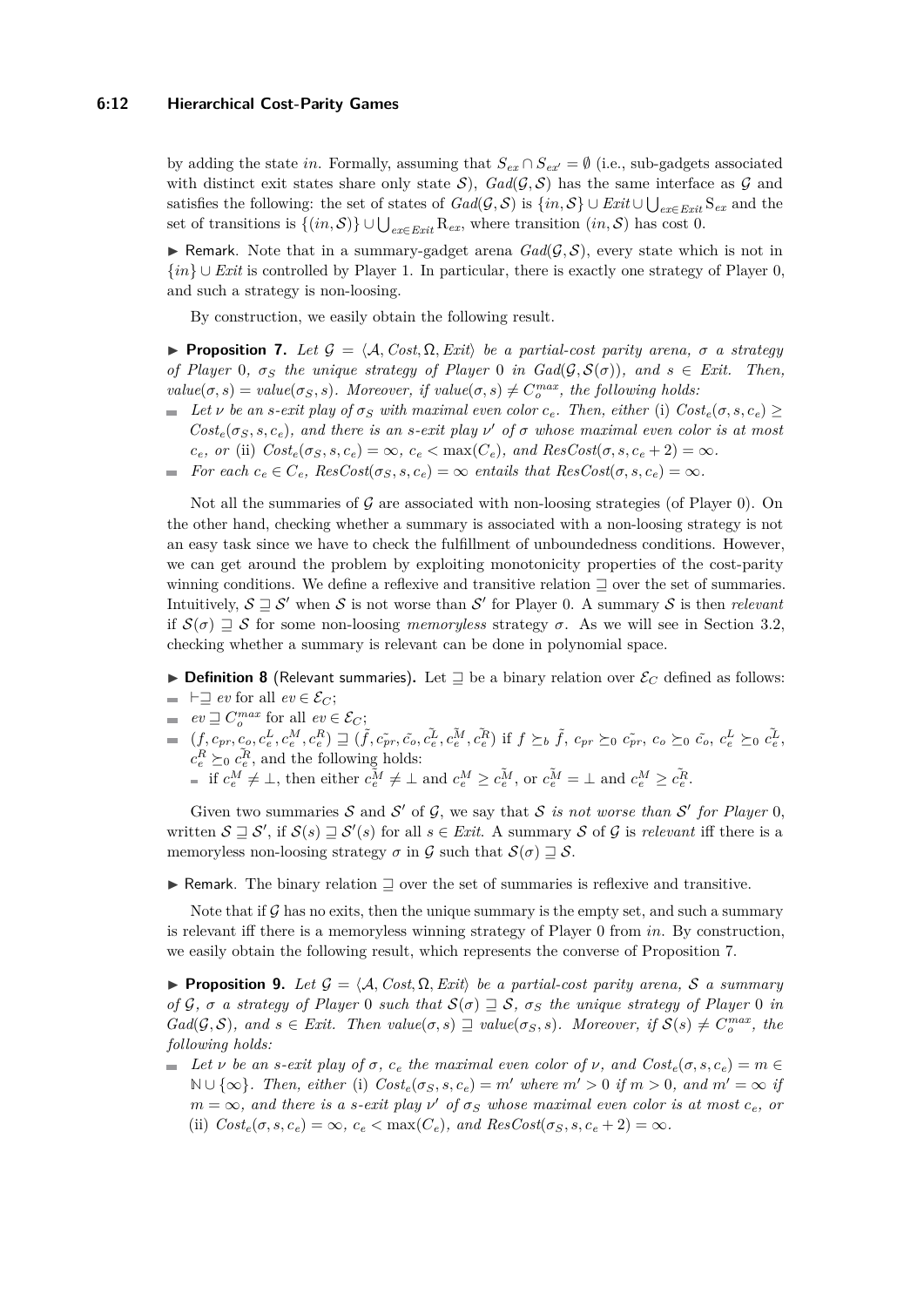- $F$  *For each*  $c_e$  ∈  $C_e$ *, if ResCost*(*σ, s, c<sub>e</sub>*) = ∞*, one of the following holds:* 
	- $e^{i}$ *either ResCost*( $\sigma_S$ ,  $s$ ,  $c'_e$ ) = ∞ *for some even color*  $c'_e \leq c_e$ ,
	- *or there is an even color*  $c'_e \leq value_e^R(\sigma, s) < c_e$  *such that*  $Cost_e(\sigma_s, s, c'_e) = \infty$ *.*

Note that the set of relevant summaries in  $G$  is empty iff there does not exist a memoryless non-loosing strategy in  $G$ . By Theorem [1,](#page-4-1) checking this condition can be done in polynomial space. In this case, we associate with  $G$  a simple partial cost-parity arena (bad gadget), where Player 0 always loses.

 $\triangleright$  **Definition 10** (Bad-Gadget Arena). The *bad-gadget arena BadGad(G)* of G is the partial cost-parity game having the same interface as  $G$  and defined as follows:  $BadGal(G)$  has a unique 'internal' state  $s \notin \{in\} \cup Ext$ , which has color 0 and is controlled by Player 0, and a unique transition, namely (*in, s*), which has cost 0.

# <span id="page-12-0"></span>**3.2 Checking relevance of summaries**

We reduce the problem of checking summary relevance in partial cost-parity arenas to verifying the existence of *memoryless* strategies in cost-parity arenas under a simple imperfectinformation setting. Formally, an *observation-based cost-parity arena* (*OCPA*) is a cost-parity arena  $\mathcal{G} = \langle \mathcal{A}, \text{Cost}, \Omega, \text{Obs} \rangle$  equipped with an observability equivalence relation  $Obs \subseteq S \times S$ over the set of states. An *observation-based memoryless* strategy of Player 0 is a memoryless strategy  $\sigma$  of Player 0 such that, for all non-terminal states  $s$  and  $s'$  controlled by Player 0,  $(s, s') \in Obs \Rightarrow (\sigma(s), \sigma(s')) \in Obs$ . The following easily follows.

<span id="page-12-1"></span> $▶$  **Theorem 11.** *Let*  $G = \langle A, Cost, \Omega, Obs \rangle$  *be an OCPA. Checking the existence of a winning observation-based memoryless strategy of Player* 0 *from the initial state can be done in polynomial space.*

<span id="page-12-2"></span>**Figure 12** (Checking summary relevance). Let  $\mathcal{G} = \{A, Cost, \Omega, Ext\}$  be a partial cost*parity arena over C* with  $A = \langle S, S_0, S_1, R, in \rangle$  and S a summary of G. Then, one can check *in polynomial space whether* S *is relevant.*

**Proof.** We build in polynomial time an *OCPA*  $\mathcal{G}_{\mathcal{S}}$  such that, there is a winning observationbased memoryless strategy of Player 0 in  $\mathcal{G}_S$  from the initial state iff S is relevant in  $\mathcal{G}$ . We first construct a partial  $OCPA$   $G'$  obtained from  $G$  by extending every state of  $G$  with additional information which keeps tracks of the maximal even color and the maximal *unanswered* odd color visited in the current play-prefix from *in* and a flag indicating whether such a prefix has cost zero. Formally,  $G' = \langle A', \text{Cost}', \Omega', \text{Exit}, \text{Obs} \rangle$  where  $A = \langle S', S'_0, S'_1, R', \text{in'} \rangle$  and:

- $S' = S \times C_e \times \tilde{C}_o \times \{0, 1\},$   $Exit' = Exist \times C_e \times \tilde{C}_o \times \{0, 1\},$   $in' = (in, 0, 0, 0),$   $\Omega'((s, c_e, c_o, d)) =$  $\Omega(s)$ , and  $((s, c_e, c_o, d), (s', c'_e, c'_o, d')) \in Obs$  iff  $s = s'$ . Moreover, the player of each state  $(s, c_e, c_o, d)$  is the player of *s* in G if  $s \notin \text{Exit}$ , Player 0 if  $s \in \text{Exit}$  and  $\mathcal{S}(s) = \vdash$ , and Player 1 otherwise.
- $((s, c_e, c_o, d), (s', c'_e, c'_o, d') \in E'$  iff  $(i)$   $(s, s') \in E$ ,  $(ii)$   $c'_e = \max_{\succeq_0} (\{c_e, \Omega(s)\})$ ,  $(iii)$   $c'_o = 0$ if  $\Omega(s') \in C_e$  and  $\Omega(s') \ge c_o$ , and  $c_o = \min_{\ge 0} (\{c_o, \Omega(s)\})$  otherwise, and *(iv)*  $d' = 0$  if  $d = 0$  and  $Cost(s, s') = 0$ , and  $d' = 1$  otherwise;
- $Cost'((s, c_e, c_o, d), (s', c'_e, c'_o, d')) = Cost(s, s').$

Note that by construction, there is a bijection, denoted by *Obs*, between the memoryless strategies  $\sigma$  of Player 0 in  $\mathcal{G}$ , and the observation-based memoryless strategies of Player 0 in  $\mathcal{G}'$ . Formally, for each non-terminal state  $(s, c_e, c_o, d)$  of  $\mathcal{G}'$  controlled by Player 0,  $Obs(\sigma)((s, c_e, c_o, d))$  is the unique successor of  $(s, c_e, c_o, d)$  having as S-component  $\sigma(s)$ .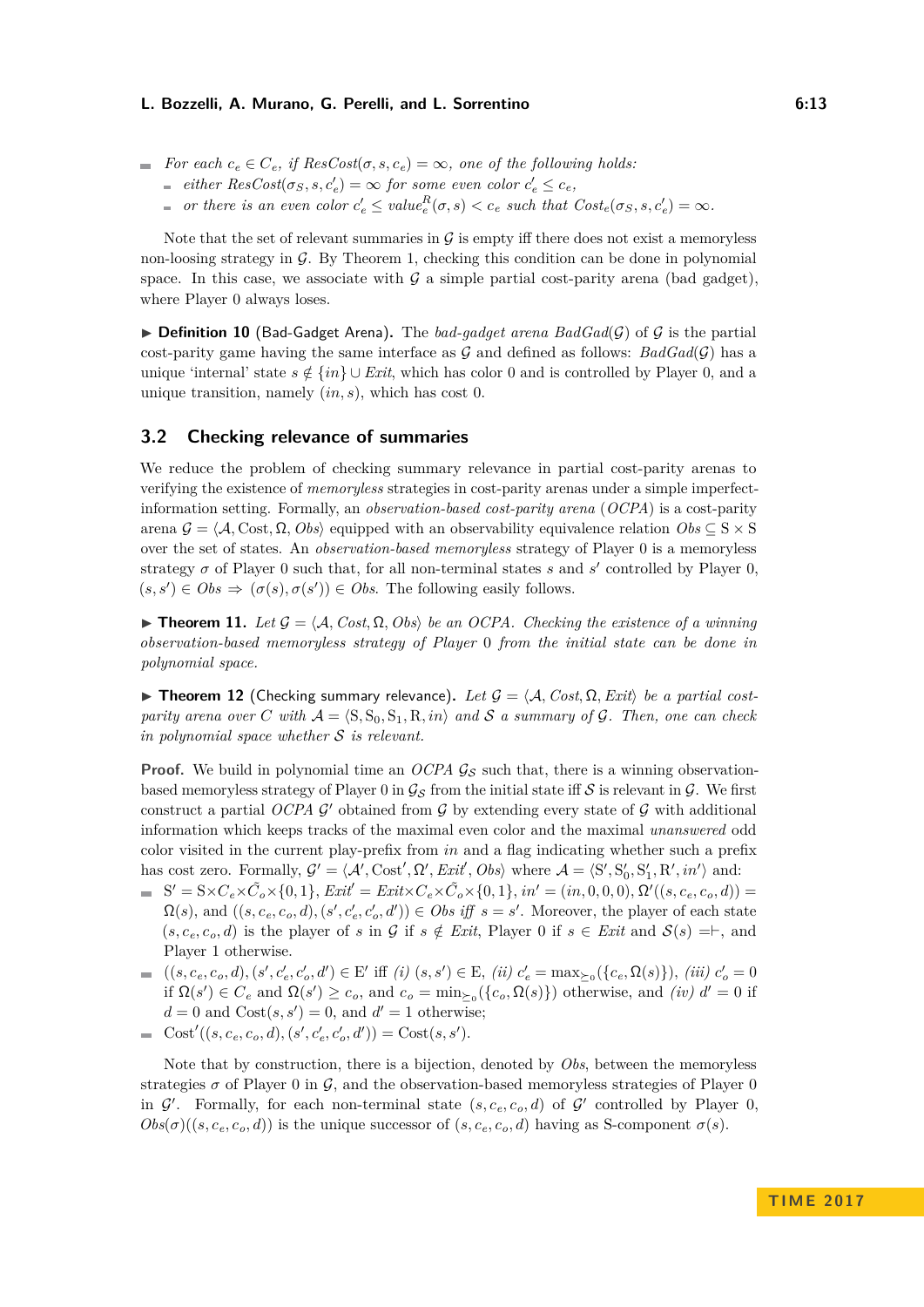#### **6:14 Hierarchical Cost-Parity Games**

For each  $ex \in Ext$ , let  $Exit'_{ex}$  be the set of exit states of  $\mathcal{G}'$  having  $ex$  as S-component. The game  $\mathcal{G}_{\mathcal{S}}$  is obtained from  $\mathcal{G}'$  by adding for each exit state  $ex \in Erit$  such that  $\mathcal{S}(ex) \notin$  $\{\vdash, C_o^{max}\}$ , a gadget (subgraph) consisting of states controlled by Player 1 that connects the exit states of  $\mathcal{G}'$  in  $\text{Exit}_{ex}'$  with the initial state  $in' = (in, 0, 0, 0)$ , and an additional terminal state  $\Box$  which is controlled by Player 0. If  $\mathcal{S}(ex) = \vdash$ , then for every strategy  $\sigma$  of Player 0 in  $\mathcal{G}, \mathcal{S}(\sigma)(ex) = \vdash$  if  $\mathcal{S}(\sigma) \sqsupseteq \mathcal{S}$ , and our choice (states in  $\mathit{Exit}_{ex}$  are controlled by Player 0) allows to capture only the non-loosing strategies  $\sigma$  of  $\mathcal G$  for which there is no exit play leading to *ex*. On the other hand, if  $\mathcal{S}(ex) = C_o^{max}$ , then for each strategy  $\sigma$  of Player 0 in  $G$ ,  $S(\sigma)(ex) \sqsupseteq C_o^{max}$ , and accordingly, states in  $\text{Exit}_{ex}^t$  are controlled by Player 1.

Now, we describe the construction of the gadget for  $ex$  when  $\mathcal{S}(ex) \notin \{\vdash, C_0^{max}\},$  i.e.,  $\mathcal{S}(ex)$ is of the form  $(f, c_{pr}, c_o, c_e^L, c_e^M, c_e^R) \in \{bnd_0, bd_1, unb\} \times \tilde{C} \times \tilde{C}_o \times C_e \times (C_e \cup \{\perp\}) \times C_e$ . Due to space limitations, here we focus only on the case where  $f = unb$  and  $c_o > c_e^R$ . Note that for each strategy  $\sigma$  of Player 0, it holds that  $Cost(\sigma, ex) \succeq_b \text{unb}$ . The gadget for this case is obtained by adding 2 new states *controlled by Player* 1, namely  $ex_e$  and  $ex_e^R$ , a new terminal state  $\Box$  controlled by Player 0, and new transitions. State  $\Box$  has color 0, state  $ex_e$ has the even color  $c_o + 1$ , and state  $ex_o^R$  has color 0 if  $c_e^R = 0$ , and the odd color  $c_e^R - 1$ otherwise. The new transitions have cost 0 and are as follows:

- for each  $s = (ex, c'_{e}, c'_{o}, d) \in \text{Exit}_{ex}'$  such that one of the following bad conditions is satisfied, we add the transition  $(s, \Box)$ .
	- *Bad conditions:* either (i)  $\max(\{c_o', c_e'\}) \prec_o c_{pr}$ , or (ii)  $c_e' < c_e^L$ , or (iii)  $d = 1$ ,  $c_e^M = \bot$ , and  $c'_e < c^R_e$ , or *(iv)*  $d = 1, c^M_e \neq \bot$ , and  $c'_e < c^M_e$ .
- the transitions  $(ex_e, ex_o^R)$  and  $(ex_o^R, in')$ , and for each  $s \in Ext_{ex}^{\prime}$ , the transition  $(s, ex_e)$ .  $\blacksquare$

The transitions having as target state  $\Box$  are exploited to capture the strategies  $\sigma$  of Player 0 in G satisfying the following: *(i)*  $value_{pr}(\sigma, ex) \succeq_o c_{pr}$ , *(ii)* in each exit play  $\nu$  of  $\sigma$ leading to *ex*, the maximal even color of  $\nu$  is at least  $c_e^L$  and *(iii)* if  $value_e^M(\sigma, ex) \neq \bot$ , then either  $c_e^M = \perp$  and  $value_e^M(\sigma, ex) \ge c_e^R$ , or  $c_e^M \ne \perp$  and  $value_e^M(\sigma, ex) \ge c_e^M$ .

Moreover, given a memoryless strategy  $\sigma$  of Player 0 in  $\mathcal{G}$ , the chains of transitions  $(s, ex_e)$ ,  $(ex_e, ex_o^R)$  and  $(ex_o^R, in')$  entering the initial state  $in'$ , where  $s \in Ext_{ex}^{\prime}$ , are responsible of cycles consistent with  $Obs(\sigma)$  of the form  $\nu \cdot ex_e \cdot ex_o^R \cdot in'$ , where  $\nu$  is an arbitrary exit play of  $Obs(\sigma)$  leading to some exit state  $s \in Ext_{ex}^{\prime}$ . By concatenating these cycles, one obtains infinite plays consistent with  $Obs(\sigma)$  which are winning for Player 0 iff  $value(\sigma, ex) \neq C_o^{max}$ (the request cost of  $\sigma$  w.r.t. 0 is finite),  $value_o(\sigma, ex) \succeq_0 c_o$ , and  $value_e^R(\sigma, ex) \ge c_e^R$ .

By construction, for each memoryless strategy  $\sigma$  of Player 0 in  $\mathcal{G}, \sigma$  is non-loosing and  $\mathcal{S}(\sigma) \supseteq \mathcal{S}$  *iff*  $Obs(\sigma)$  is winning for Player 0 from state *in'*. Thus, since *Obs* is a bijection between the memoryless strategies of Player  $0$  in  $\mathcal G$  and the observation-based memoryless strategies of Player 0 in  $\mathcal{G}_{\mathcal{S}}$ , by Theorem [11,](#page-12-1) Theorem [12](#page-12-2) follows.

### <span id="page-13-0"></span>**3.3 Algorithm for solving games on HCPA**

In this section, by exploiting the summary-gadget arena construction of Section [3.1,](#page-6-0) we derive a polynomial space algorithm for solving hierarchical cost-parity games. In particular, we describe an NPspace procedure which solves the considered problem (recall that by Savitch's theorem,  $PSPACE = NPSPACE$ . The outline of the nondeterministic procedure, called Algorithm 1, is given in Fig. [1.](#page-14-0)

Given an  $HCPA$   $\mathcal{H} = \langle \mathcal{V}, \text{Cost}, \Omega \rangle$  with  $\mathcal{V} = \langle \mathcal{V}_1, \ldots, \mathcal{V}_n \rangle$ , Algorithm 1 proceeds in phases corresponding to the iterations of the repeat loop. In each phase, the modular sub-arenas of  $H$  are processed in increasing order w.r.t. the hierarchical level, starting with the lowest level sub-arena  $V_n$  which has no boxes, and, therefore, corresponds to its flat expansion  $\mathcal{H}_n^F$ . At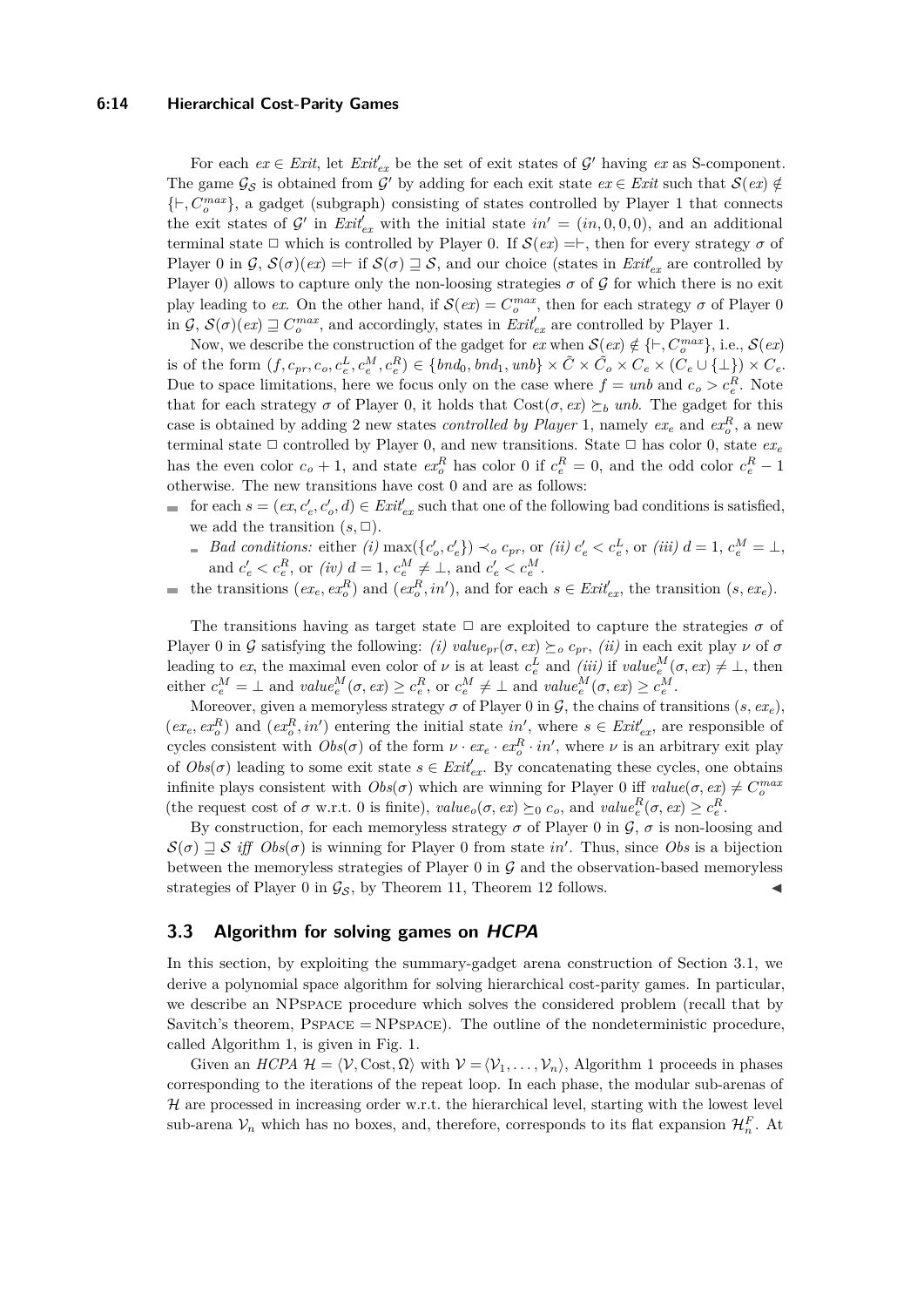<span id="page-14-0"></span>Algorithm 1 Input:  $\mathcal{H} = \langle \mathcal{V}_1, \ldots, \mathcal{V}_n \rangle$ , Cost,  $\Omega$ ) repeat for  $i = n$  downto 1 do guess  $\mathcal{G}_{app,i} \in AppSimplify(\mathcal{V}_i, g_{app,i});$  $g_{app,i}(b) = \mathcal{G}_{app,Y_i(b)}$  for all  $b \in B_i$ ; if Player 0 wins in  $\mathcal{G}_{app,1}$  then accepts

**Figure 1** NPSPACE procedure.

step  $n \geq i \geq 1$  of the current phase, the algorithm nondeterministically chooses a partial cost-parity arena G*app,i* from a finite set of partial cost-parity arenas obtained by applying the operation *AppSimplify* (approximated simplification) to the modular sub-arena  $V_i$  and the *substitution* mapping  $g_{app,i}$ . A substitution for a modular sub-arena  $V_i$  is a mapping associating to each box *b* of  $V_i$  with  $Y_i(b) = k$ , a partial cost-parity arena having the same interface as the flat expansion  $\mathcal{H}_k^F$  of  $\mathcal{V}_k$  (hence,  $g(b)$  has initial state  $in_k$  and set of exit states *Exit<sub>k</sub>*). In our case, the substitution  $g_{app,i}$  considered by the algorithm at iteration  $n \geq i \geq 1$ maps each box *b* of  $V_i$  with the the guessed approximation  $\mathcal{G}_{app,Y_i(b)}$  in the previous iteration  $Y_i(b)$  of the current phase (recall that  $Y_i(b) > i$ ). The essence of the operation *AppSimplify* is to replace each box *b* of  $V_i$  with a copy of the summary-gadget arena of  $\mathcal{G}_{app,Y_i(b)}$  associated with some relevant summary of  $\mathcal{G}_{app,Y_i(b)}$ . Note that at iteration *n*,  $g_{app,n}$  is empty and  $\mathcal{G}_{app,n}$  coincides with  $\mathcal{H}_n^F$ . If Player 0 wins in  $\mathcal{G}_{app,1}$  (recall that the top-level arena  $\mathcal{V}_1$  has no exit, hence,  $\mathcal{G}_{app,1}$  has no exit as well), then the algorithm accepts the input H. Otherwise, a new phase is started. We now formally define the approximated simplification operation.

**► Definition 13** (Approximated simplification). Let  $\mathcal{H} = \langle \mathcal{V}, \text{Cost}, \Omega \rangle$  be an *HCPA* with  $\mathcal{V} = \langle \mathcal{V}_1, \ldots, \mathcal{V}_n \rangle, i \in [1, n],$  and *g* be a substitution for  $\mathcal{V}_i$ . For a box *b* of  $\mathcal{V}_i$  and a relevant summary S of  $q(b)$ , we denote by  $Gal_b(q(b), S)$  the copy of the summary-gadget arena  $Gad(g(b), S)$  associated with  $g(b)$  and S obtained by replacing each state *s* in  $Gad(g(b), S)$ with the copy  $(b, s)$ . The *b*-copy  $BadGad_b(g(b))$  of the bad-gadget arena  $BadGad(g(b))$  for  $g(b)$  is defined in a similar way. Note that the copies of the states in  $\{in_k\} \cup Ext_k$ , where  $k = Y_i(b)$ , are states in the flat expansion  $\mathcal{H}_i^F$  of  $\mathcal{V}_i$ .

The *simplification*  $Simplify(V_i, g, b)$  *of*  $V_i$  *w.r.t. the substitution g and the box b* (resp., the *simplification*  $Simplify(V_i, g, b, S)$  of  $V_i$  w.r.t. the substitution g, the box b, and a relevant *summary*  $S$  *of*  $g(b)$ ) is the partial cost-parity arena obtained from  $\mathcal{H}_i^F$  as follows:

all the states in  $\mathcal{H}_i^F$  of the form  $(b, s)$  which are not in  $BadGad_b(g(b))$  (resp,  $Gal_b(g(b), \mathcal{S})$ ) are removed together with the associated transitions, and all the states in  $BadGad<sub>b</sub>(q(b))$ (resp,  $Gal_b(g(b), S)$ ) are added together with the associated transitions.

An *approximated simplification of*  $V_i$  *w.r.t. g* is a partial cost-parity arena obtained by applying for each box *b* of  $V_i$ , the simplification operation w.r.t. *g* and *b* if the set of relevant summaries of  $g(b)$  is empty, and the simplification operation w.r.t.  $g$ ,  $b$ , and some relevant summary  $S_b$  of  $g(b)$  otherwise. We denote by  $AppSimplify(\mathcal{V}_i, g)$  the set of approximated simplifications of  $V_i$  w.r.t. *g*.

Note that the arenas in  $AppSimplify(\mathcal{V}_i, g)$  can be constructed directly from  $\mathcal{V}_i$  without constructing the flat expansion  $\mathcal{H}_i^F$ . By Propositions [7](#page-11-0) and [9,](#page-11-1) we deduce that the *AppSimplify* operation preserves the set of relevant summaries. In particular, the following holds, where for a partial cost-parity arena  $\mathcal{G}, \mathit{RS}(\mathcal{G})$  is the set of relevant summaries in  $\mathcal{G}$  (we extend the notation *RS* to sets of partial cost-parity arenas).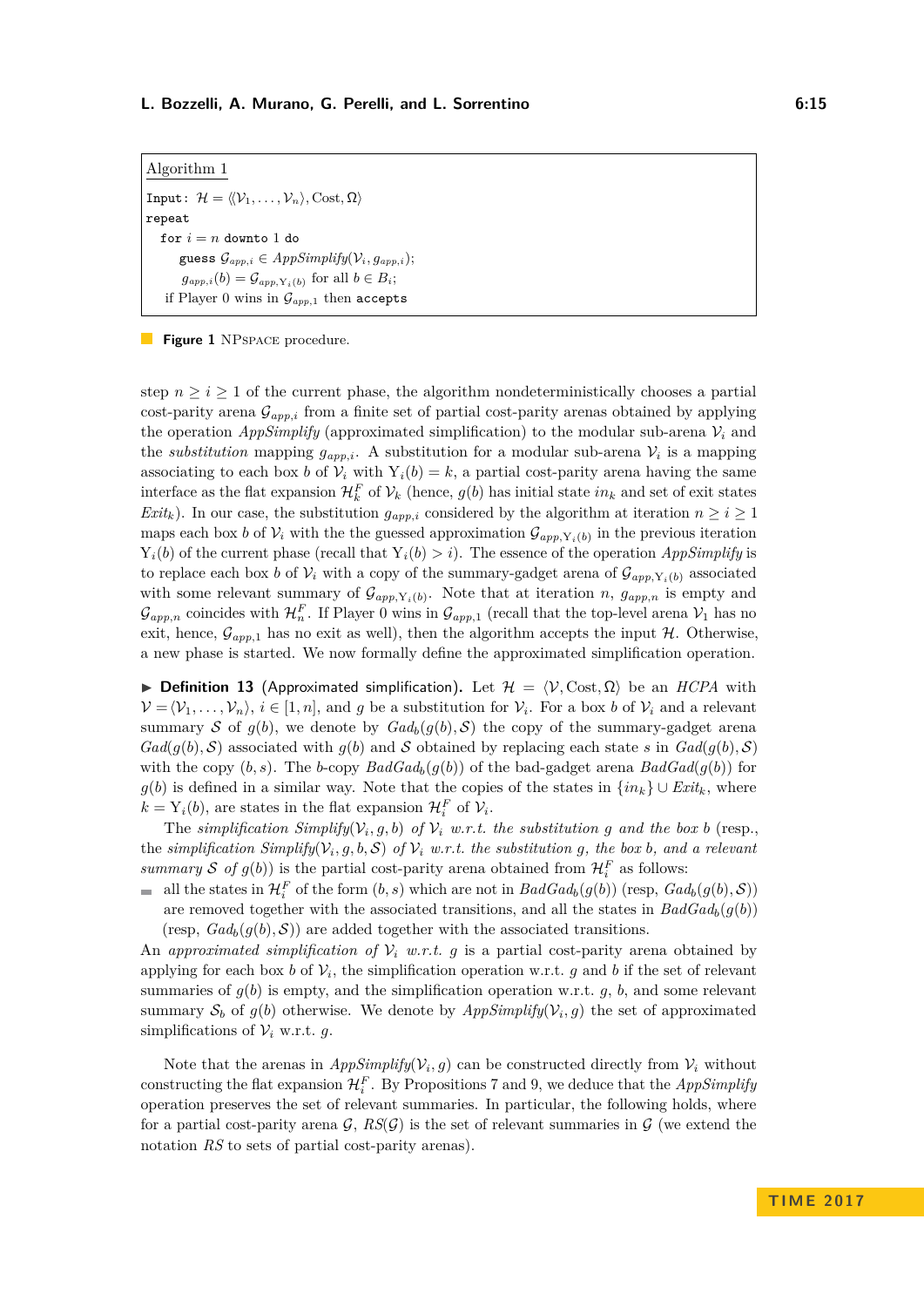<span id="page-15-14"></span> $\blacktriangleright$  **Lemma 14.** *Let*  $\mathcal{H} = \langle \mathcal{V}, Cost, \Omega \rangle$  *with*  $\mathcal{V} = \langle \mathcal{V}_1, ..., \mathcal{V}_n \rangle$  *be an HCPA, i* ∈ [1*, n*]*, and g a* substitution for  $V_i$ *.* Assume that for each box b of  $V_i$ ,  $RS(\mathcal{H}_{Y_i(b)}^F) = RS(g(b))$ *. Then,*  $RS(\mathcal{H}_i^F) = RS(AppSimplify(\mathcal{V}_i, g)).$ 

By Lemma [14,](#page-15-14) we deduce the main result of this paper.

I **Theorem 15.** *Solving hierarchical cost-parity games is* Pspace*-complete.*

# <span id="page-15-12"></span>**4 Conclusion**

Cost-parity games represent a powerful machinery for the verification of temporal requirements that are bounded in time. As in many settings, the representation of systems by means of cost-parity games is affected by an exponential blow-up in the size of the resulting game. To overcome this, many techniques exploiting system regularities have been successfully applied. Among them, hierarchical systems deserve a special mention. In this paper, we have introduced and investigated the problem of solving cost-parity games over hierarchical FSMs, showing that the problem is Pspace-complete, thus not harder than solving parity games over hierarchical models. As future work, we aim to adapt the proposed approach to all the other winning bounded conditions introduced in [\[24\]](#page-16-8). Moreover, it would be interesting to investigate cost-parity conditions over concurrent game structures, the last one being a suitable formalism for modelling strategic environments where there is simultaneous interaction between multiple players. Other relevant research directions include the study of cost-parity games in the imperfect information setting as well as for infinite-state systems.

#### **References**

- <span id="page-15-6"></span>**1** S. Almagor, Y. Hirshfeld, and O. Kupferman. Promptness in omega-Regular Automata. In *ATVA'10*, LNCS 7388, pages 22–36, 2010.
- <span id="page-15-13"></span>**2** R. Alur, M. Benedikt, K. Etessami, P. Godefroid, T.W. Reps, and M. Yannakakis. Analysis of recursive state machines. *TOPLAS*, 27(4):786–818, 2005.
- <span id="page-15-10"></span>**3** R. Alur, S. Kannan, and M. Yannakakis. Communicating hierarchical state machines. In *Automata, Languages and Programming, 26th International Colloquium, ICALP'99, Prague, Czech Republic, July 11-15, 1999, Proceedings*, pages 169–178, 1999.
- <span id="page-15-11"></span>**4** R. Alur and M. Yannakakis. Model checking of hierarchical state machines. *ACM Trans. Program. Lang. Syst.*, 23(3):273–303, 2001.
- <span id="page-15-2"></span>**5** B. Aminof, O. Kupferman, and A. Murano. Improved Model Checking of Hierarchical Systems. *Inf. Comput.*, 210:68–86, 2012. [doi:10.1016/j.ic.2011.10.008](http://dx.doi.org/10.1016/j.ic.2011.10.008).
- <span id="page-15-3"></span>**6** B. Aminof, F. Mogavero, and A. Murano. Synthesis of Hierarchical Systems. In *FACS'11*, LNCS 7253, pages 42–60. Springer, 2011.
- <span id="page-15-4"></span>**7** B. Aminof, F. Mogavero, and A. Murano. Synthesis of Hierarchical Systems. *SCP*, 83:56–79, 2014.
- <span id="page-15-9"></span>**8** K. Chatterjee and L. Doyen. Energy Parity Games. *Theor. Comput. Sci.*, 458:49–60, 2012.
- <span id="page-15-8"></span>**9** K. Chatterjee, T. A. Henzinger, and M. Jurdzinski. Mean-Payoff Parity Games. In *LICS'05*, pages 178–187, 2005.
- <span id="page-15-7"></span>**10** K. Chatterjee, T. A. Henzinger, and F. Horn. Finitary winning in *ω*-regular games. *ACM Trans. Comput. Logic*, 11(1), 2009.
- <span id="page-15-0"></span>**11** E. M. Clarke and E. A. Emerson. Design and Synthesis of Synchronization Skeletons Using Branching-Time Temporal Logic. In *LP'81*, LNCS 131, pages 52–71. Springer, 1981.
- <span id="page-15-1"></span>**12** E. M. Clarke, O. Grumberg, and D. A. Peled. *Model Checking.* MIT Press, 2002.
- <span id="page-15-5"></span>**13** E. A. Emerson and C. Jutla. Tree Automata, *µ*-Calculus and Determinacy. In *FOCS*, pages 368–377, 1991.